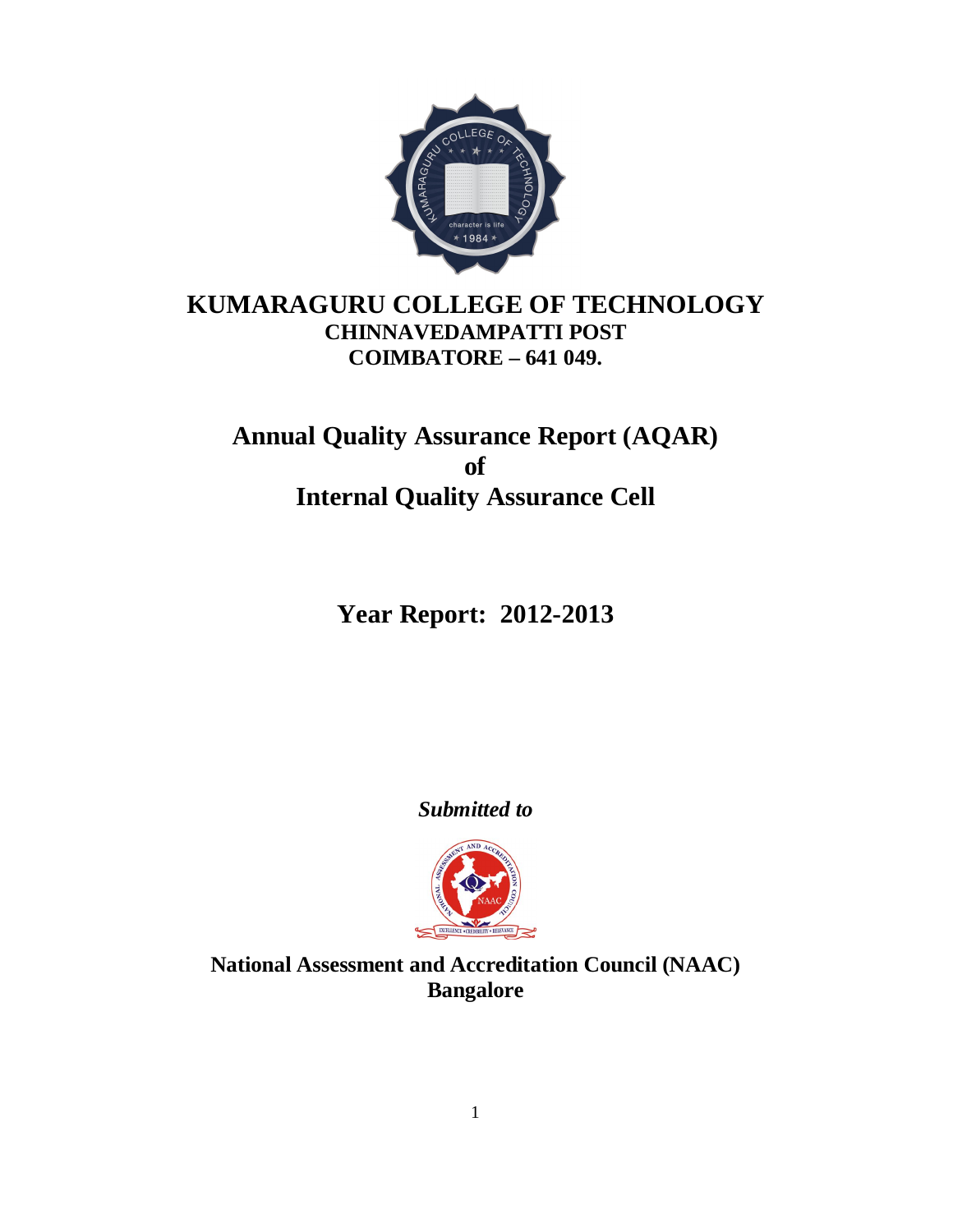# **ANNUAL QUALITY ASSURANCE REPORT (AQAR 2012-2013)**

# **1. Kindly provide the details of the institution**

| Name of Institution:                         | <b>Kumaraguru College of Technology</b> |
|----------------------------------------------|-----------------------------------------|
| Year of Establishment of the<br>Institution: | 1984                                    |
| Address Line 1:                              | Chinnavedampatti Post                   |
| Address Line 2:                              | Coimbatore                              |
| City/Town:                                   | <b>Coimbatore</b>                       |
| State:                                       | <b>Tamil Nadu</b>                       |
| Postal Code:                                 | 641 049                                 |
| Email Address:                               | info@kct.ac.in; principal@kct.ac.in     |

# **2. NAAC Accreditation/ Reaccreditation Details**

| Year of Accreditation<br>Reaccreditation: | January, 2009        |
|-------------------------------------------|----------------------|
| Current Grade:                            | <b>B</b> Grade       |
| CGPA:                                     | $2.67/4$ point scale |

# **3. Institutional Status**

# **Autonomous College**

# **4. Contact Person Details**

| Name of Head of Institution: | Dr.R.S.Kumar, Principal    |
|------------------------------|----------------------------|
| Contact Phone:               | 0422-2661122               |
| Email:                       | principal@kct.ac.in        |
| Website URL:                 | www.kct.ac.in              |
| Name of IQAC Co-ordinator    | <b>Prof.M.Prasad Kumar</b> |
| Email:                       | adminprof@kct.ac.in        |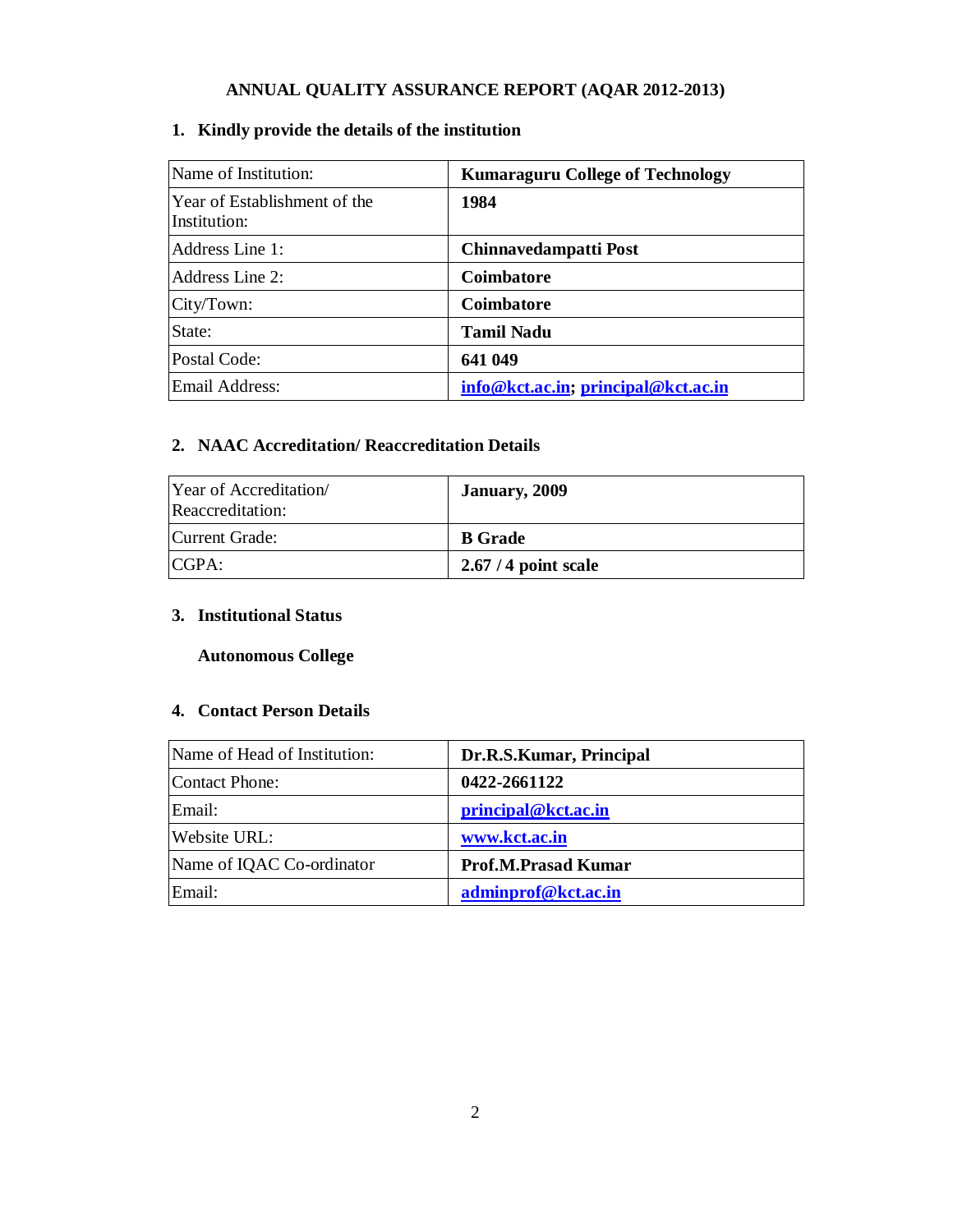# **SECTION I**

This section is related to institutional goals, vision and mission, academic programmes and activities, strategies and action plans for institution building.

# **5. Number of academic programmes existing (Enter a number; 0 for nil)**

| Undergraduate                           |    |
|-----------------------------------------|----|
| Post Graduate (MCA/MBA)                 | 02 |
| Research Programmes (M.Phil/Ph.D.)      | 09 |
| <b>Certificate Programmes</b>           |    |
| Professional Programmes (B.E / B.Tech.) | 13 |
| Professional Programmes (M.E / M.Tech.) | 14 |
| Other value added programmes            |    |
| Any other programme offered (Specify)   |    |
|                                         |    |

# **6. Details on Programme Development (Enter a number; 0 for nil)**

| New programmes added during the year                                              |   |
|-----------------------------------------------------------------------------------|---|
| New programmes designed                                                           |   |
| Programmes under revision                                                         |   |
| Interdepartmental collaborative programmes                                        | 0 |
| Inter institutional collaborative programmes                                      | 2 |
| Number of review committee recommendations implemented (Total)                    |   |
| Number of NAAC peer team recommendations implemented                              | 2 |
| Number of UGC/any other expert committee recommendations<br>implemented           | 3 |
| Number of review committee recommendation under implementation                    |   |
| Number of NAAC peer team recommendations under implementation                     |   |
| Number of UGC/ any other expert committee recommendations under<br>implementation |   |

# **7. Faculty Details (Enter a number; 0 for nil)**

| Total faculty strength required as per norms for all programmes | <b>350</b> |
|-----------------------------------------------------------------|------------|
| Total faculty on rolls                                          | 330        |
| Faculty added during the year                                   | 71         |
| Faculty positions vacant                                        | 05         |
| Faculty left during the year                                    | 40         |
| Total number of visiting faculty                                | 10         |
| Total number of guest faculty                                   | 08         |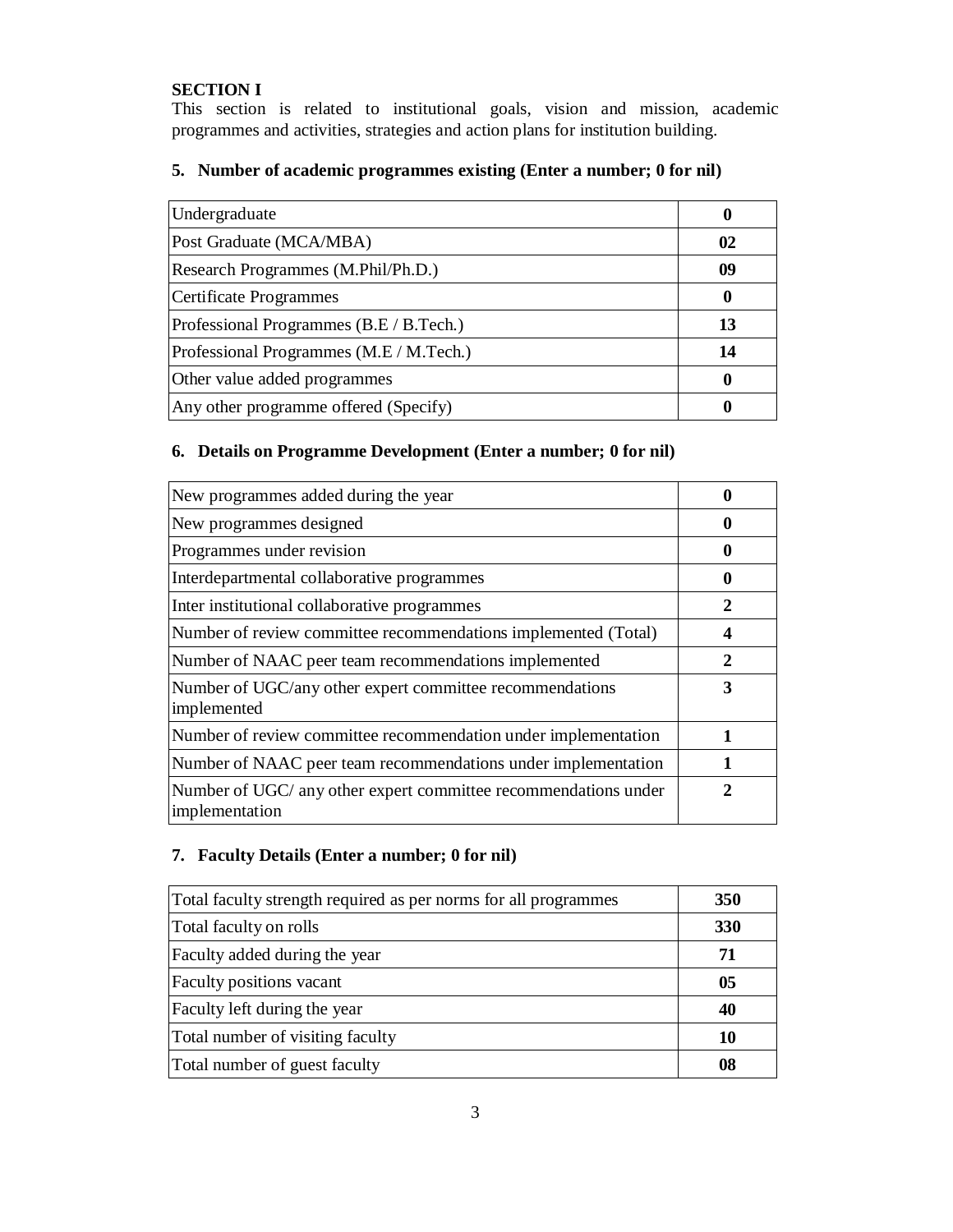# **8. Qualification of Faculty**

| Ph.D. and Above              | 52  |
|------------------------------|-----|
| M.Phil.                      | 94  |
| <b>Masters</b>               | 236 |
| Any other (Specify) (B.Tech) |     |

# **9. Faculty qualification improvement**

| Ph.D. awarded to existing faculty            | 07 |
|----------------------------------------------|----|
| M. Phil. awarded to existing faculty         |    |
| Any other degree awarded to existing faculty |    |

# **10. Administrative Staff Details (Enter a number; 0 for nil)**

| Administrative staff (total sanctioned) | 152 |
|-----------------------------------------|-----|
| Administrative staff (Actual strength)  | 152 |
| Added during the year of reporting      | 06  |
| Left during the year                    | 06  |
| Number of posts vacant                  |     |

# **11. Technical Support Staff Details (Enter a number; 0 for nil)**

| <b>Technical Support Staff (Total sanctioned strength)</b> | 153 |
|------------------------------------------------------------|-----|
| <b>Technical Support Staff (Actual strength)</b>           | 148 |
| Added during the year                                      | 87  |
| Left during the year                                       | 55  |
| Number of posts vacant                                     | 05  |

# **SECTION II**

This section surveys the quality sustenance and development activities during the year taken up by IQAC.

It reflects quality management structure, strategies, and processes which would enhance academic quality of the institution as perceived by faculty, students, alumni, and other stakeholders (social perception of the institution) in line with the vision, mission and goals of the institution.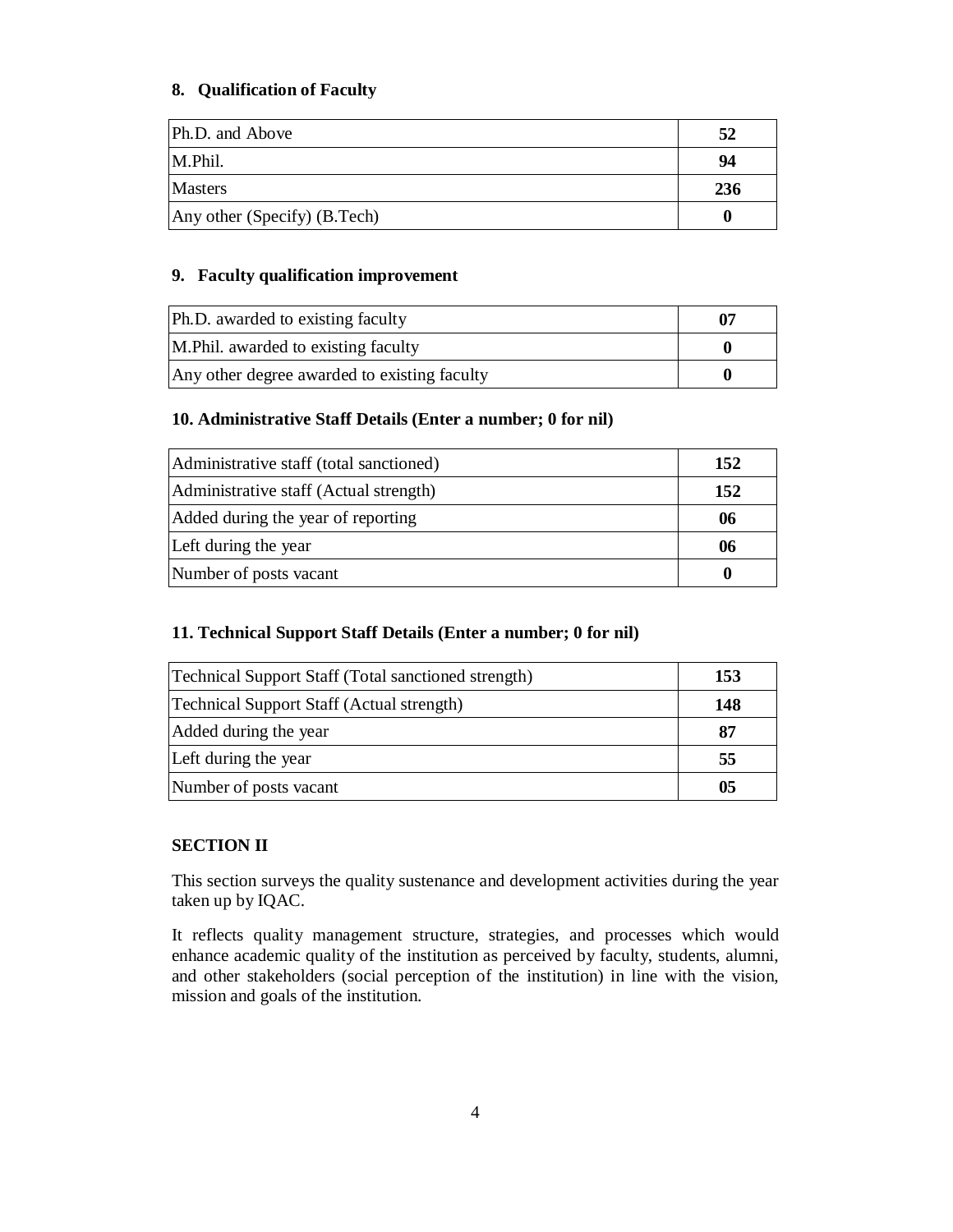# **12. Establishment details**

|                               | DD | MМ | VVVV |
|-------------------------------|----|----|------|
| Year of establishment of IQAC | 09 | 06 | 2009 |

# **13. Composition of IQAC (Enter a number; 0 for nil)**

| Number of IQAC members                                        | 12 |
|---------------------------------------------------------------|----|
| Number of Alumni in IQAC                                      | 01 |
| Number of Students in IQAC                                    | 02 |
| Number of Faculty in IQAC                                     | 04 |
| Number of Administrative Staff in IQAC                        | 03 |
| Number of Technical Staff in IQAC                             | 0  |
| Number of Management Representatives                          | 01 |
| Number of External experts in IQAC                            | 01 |
| Number of any other stakeholder and community representatives |    |

# **14. IQAC Meetings**

|  | Number of IQAC meetings held during the year |  |
|--|----------------------------------------------|--|
|--|----------------------------------------------|--|

# **15. Whether Calendar of activities of IQAC formulated for the academic year**

**Yes** 

# **16. IQAC Plans for Development (Enter a number; 0 for nil)**

| Number of academic programmes proposed                              | 05 |
|---------------------------------------------------------------------|----|
| Number of value added programmes proposed                           | 08 |
| Number of skill oriented programmes proposed                        | 10 |
| Number of faculty competency and development programmes<br>proposed | 12 |
| Number of other staff development programmes proposed               | 04 |
| Number of student mentoring programmes proposed                     | 20 |
| Number of co-curricular activities proposed                         | 35 |
| Number of inter departmental cooperative schemes proposed           | 17 |
| Number of community extension programmes proposed                   | 12 |
| Any other programmes proposed – Pre Placement Training              | 07 |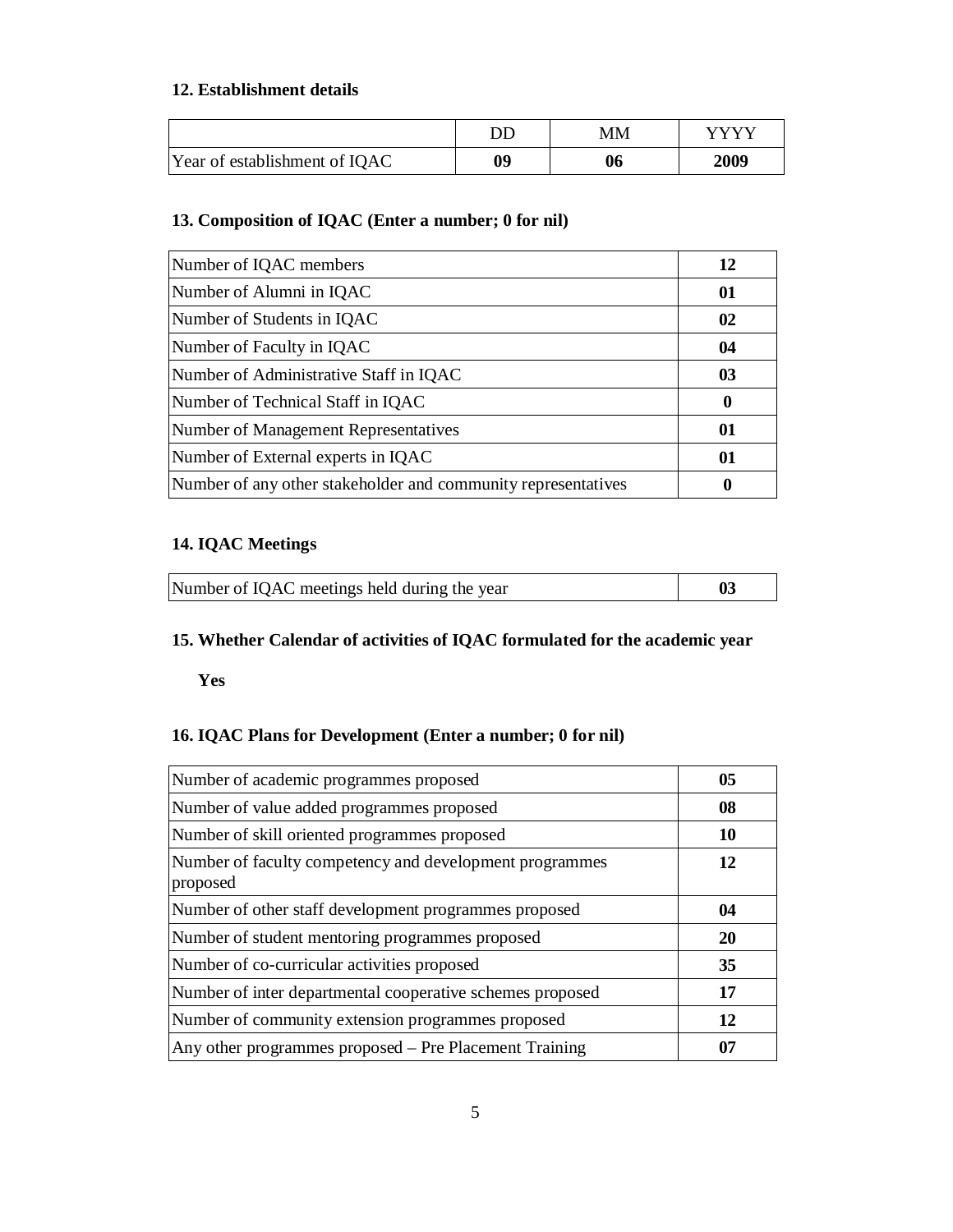# **17. IQAC Plans for development & Implementation (Enter a number; 0 for nil) IQAC / CAE / CHE**

| Number of academic programmes implemented                              | 02        |
|------------------------------------------------------------------------|-----------|
| Number of value added programmes implemented                           | 06        |
| Number of skill oriented programmes implemented                        | 08        |
| Number of faculty competency and development programmes<br>implemented | 16        |
| Number of other staff development programmes implemented               | 05        |
| Number of student mentoring programmes implemented                     | 22        |
| Number of co-curricular activities implemented                         | <b>20</b> |
| Number of inter departmental cooperative programs implemented          | 15        |
| Number of community extension programmes implemented                   | 08        |
| Any other programmes suggested that are implemented (Specify)          | 05        |

# **18. IQAC Seminars and Conferences (Enter a number; 0 for nil)**

| Number of seminars/conferences/workshops organized by IQAC<br>within the institution       | 03  |
|--------------------------------------------------------------------------------------------|-----|
| Number of participants from the institution                                                | 350 |
| Number of participants from outside                                                        | 120 |
| Number of external experts invited                                                         | 08  |
| Number of external conferences/seminars/workshops on institutional<br>quality attended     | 04  |
| Number of events conducted with IQACs of other institutions as<br>collaborative Programmes | 0   |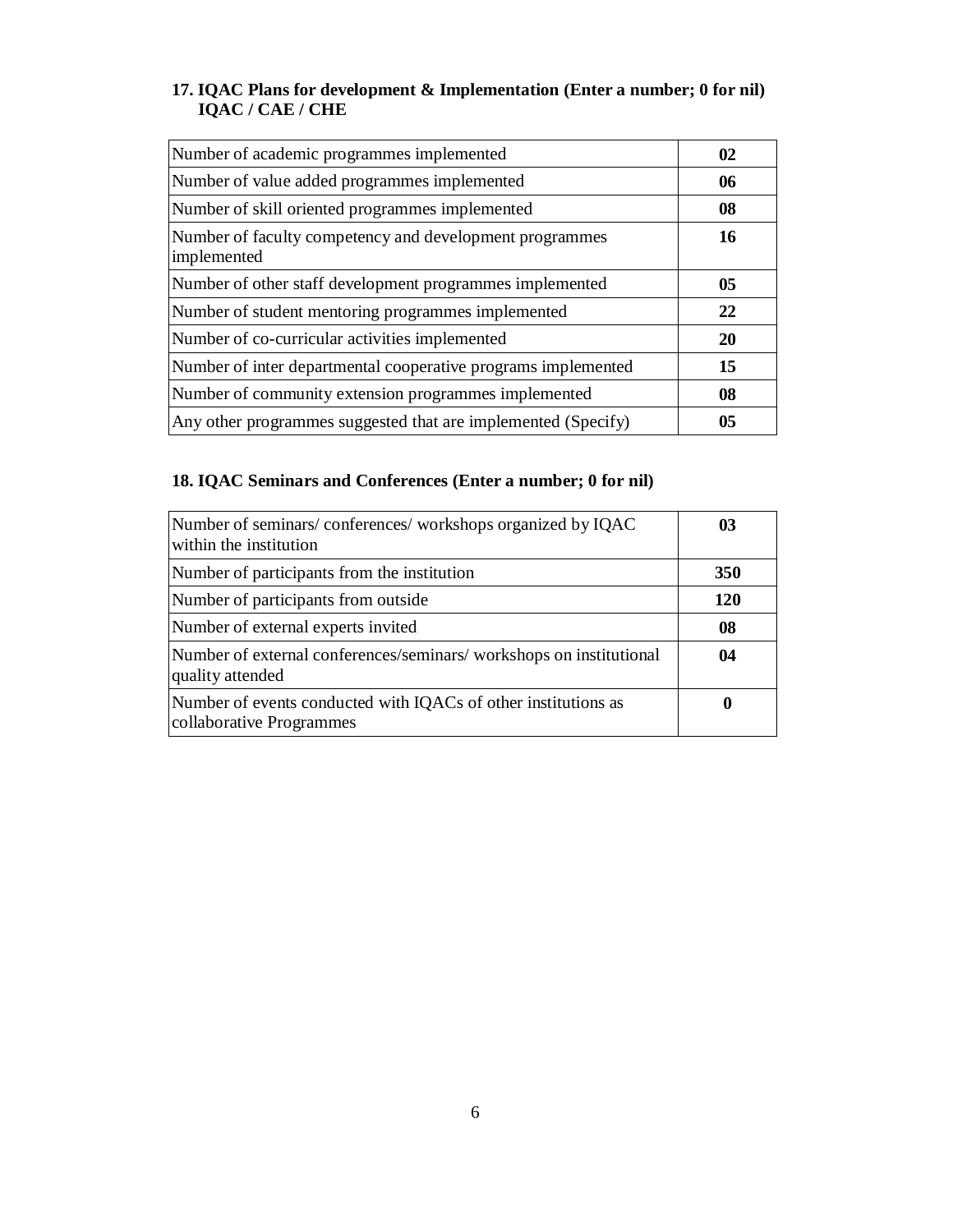| S.             |                                            |                | Publications,<br>Journals |                | Workshop       | Conference, Seminar, |                |
|----------------|--------------------------------------------|----------------|---------------------------|----------------|----------------|----------------------|----------------|
| No.            | Department                                 |                |                           | Organised      |                | Attended             |                |
|                |                                            | 2010<br>$-11$  | 2011<br>$-12$             | 2010<br>$-11$  | 2011<br>$-12$  | 2010<br>$-11$        | 2011<br>$-12$  |
| $\mathbf{1}$   | Civil Engineering                          | $-$            | 31                        | 3              | $\overline{7}$ |                      | $\overline{2}$ |
| $\overline{2}$ | Mechanical Engineering                     | 8              | 12                        | 3              | $-$            | 54                   | 8              |
| 3              | Electrical & Electronics Engineering       | 11             | 63                        | 7              | 27             | 25                   | 37             |
| $\overline{4}$ | Electronics & Communication<br>Engineering | 11             | 30                        | 3              | $\overline{4}$ | 76                   | 19             |
| 5              | Computer Science & Engineering             | 11             | 30                        | $\mathbf{1}$   | $\overline{4}$ | 15                   | 18             |
| 6              | Textile Technology                         | 27             | 31                        | 3              | 11             | 13                   | 5              |
| 7              | <b>Information Technology</b>              | 8              | $\mathbf{1}$              | 5              | $\overline{7}$ | 28                   | 5              |
| 8              | Mechatronics Engineering                   | $-$            | 8                         | 3              | $\mathbf{1}$   | $\overline{7}$       | 16             |
| 9              | Bio-Technology                             | 14             | 29                        | 5              | 3              | $-$                  | 30             |
|                | 10 Fashion Technology                      | 15             | 101                       | $-$            | $\overline{7}$ | 67                   | 13             |
| 11             | Electronics Instrumentation<br>Engineering | $-$            | $-$                       | $\mathbf{1}$   | 3              | 3                    | 9              |
| 12             | Aeronautical Engineering                   | $\overline{2}$ | $\mathbf{1}$              | 15             | $\overline{2}$ | $-$                  | 6              |
| 13             | <b>MCA</b>                                 | $-$            | 16                        | $\overline{2}$ | 3              | --                   | 8              |
|                | 14 MBA                                     | 14             | 28                        | 30             | 34             | --                   | 44             |
|                | 15 Science & Humanities                    | $-$            | 36                        | $-$            | $\overline{2}$ | ۳.                   | 9              |
|                | Total                                      | 221            | 417                       | 81             | 115            | 288                  | 229            |

# SEMINARS, CONFERENCES, WORKSHOP PARTICIPATED / ORGANISED BY FACULTY

# **19. Did IQAC receive any funding from UGC during the year?**

**No**

**20. If the response to Qn. 18 is Yes, please provide the amount received from UGC - (Input 0 - if NA/NIL-) any other source including internal financial support from the management (Specify amount)**

| Amount Received from UGC                                                  |  |
|---------------------------------------------------------------------------|--|
| Amount Received from any other source including the college<br>management |  |
|                                                                           |  |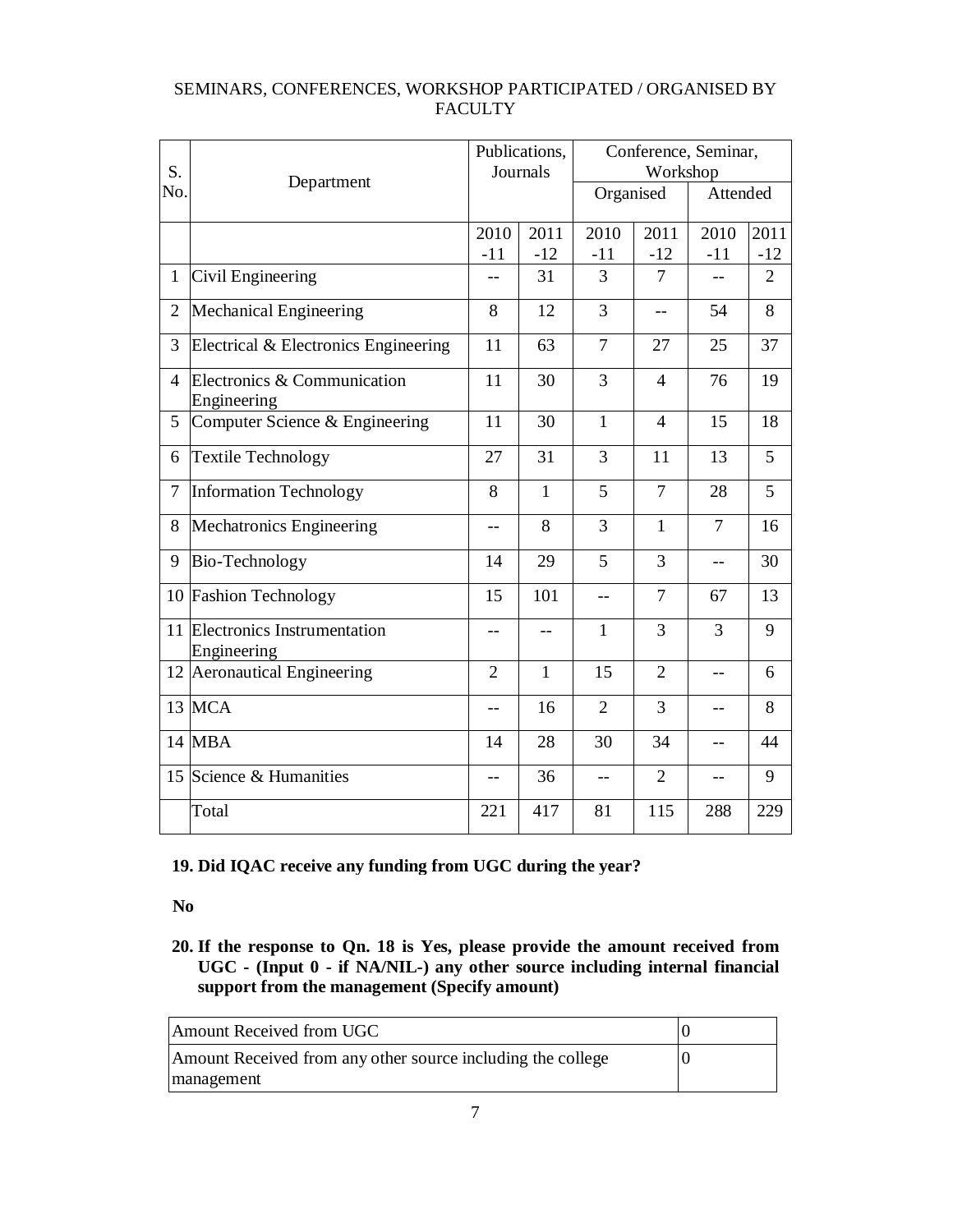## **21. Any significant contribution made by IQAC on quality enhancement during current year (Please provide details in bullet format)**

The following significant contributions were made by IQAC on quality enhancement during the assessment year.

- $\star$  IOAC Centre for Academic Excellence and the ISO unit work jointly to develop quality oriented measures connected with teaching, learning, evaluation, research and institutional development.
- $\star$  Development of Performance Assessment and Development system PADS for teaching and non-teaching staff.
- $\star$  Identification of training needs for teaching and non-teaching staff.
- $\star$  Establishing goals and objectives for the institution and the employees.
- $\star$  A student feedback on curriculum and evaluation methods.
- $\star$  Participation of IQAC members in national and international programmes.
- $\star$  Encouraging publications and patent.
- $\star$  Effective result analysis system.
- $\star$  Modern ICT based teaching technology.
- The Centre for Academic Excellence along with ISO unit and NAAC organized the following training programmes during the year.

The Center for Academic Excellence was brought into existence during September 2009. The activities of the center can broadly be put as follows.

- To develop systems that will enable standardization of academic activity that is essential for sustained academic growth
- To conduct academic audits to ensure that the departments comply with the established academic standards
- Organize and impart training to the faculty to develop their capabilities for quality academic delivery
- Provide academic orientation and training to students for enhancing their employability
- Develop systems and conduct training programs for meeting NBA requirements

## **(a). STANDARDIZATION ACTIVITIES**

Following are the standardization activities that have been institutionalized.

- Preparation of material for handling theory classes by way of a format
- Preparation of laboratory manuals and work books by way of formats
- The work of class advisors and ward counselors
- NBA documentation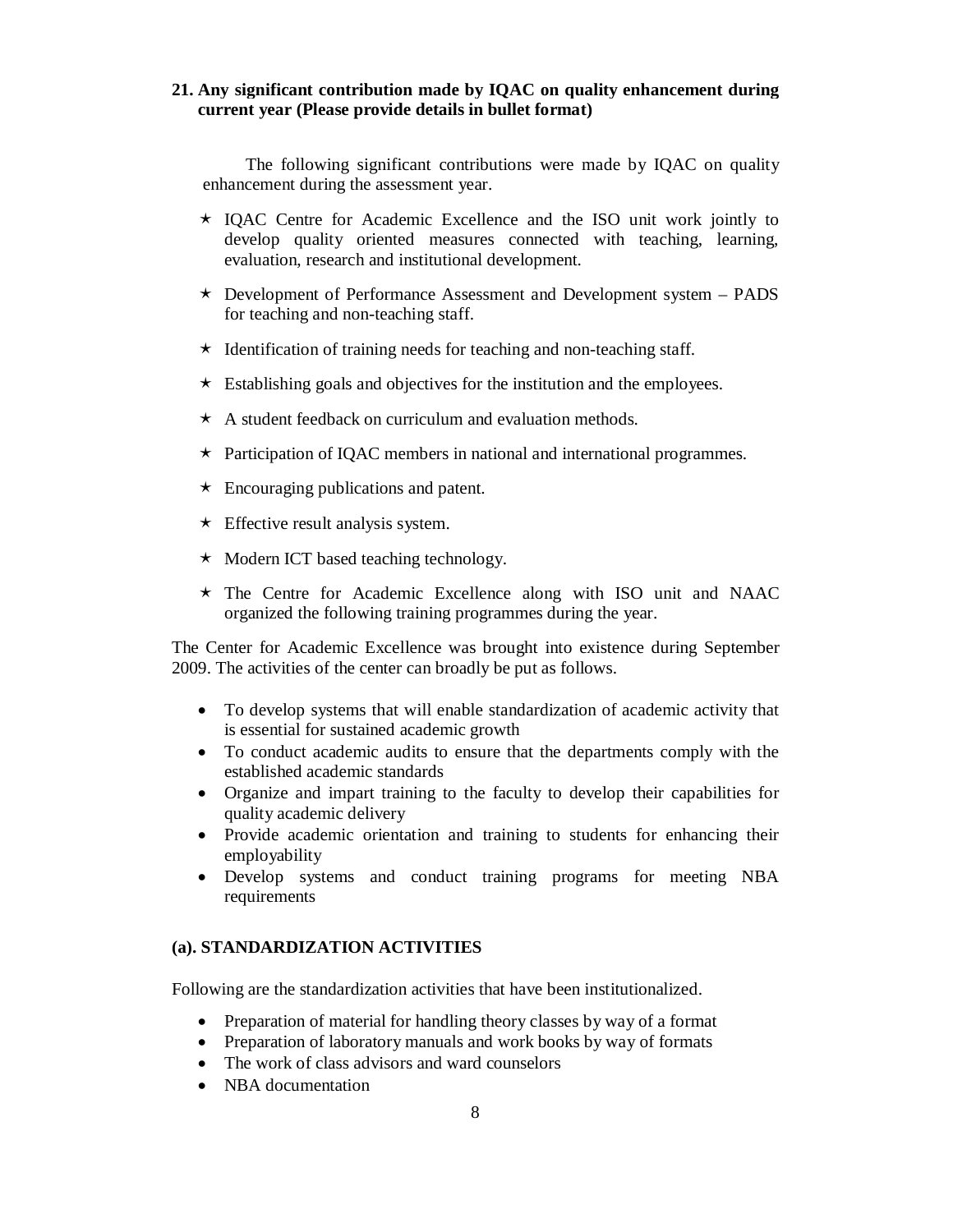# **(b). ACADEMIC AUDITS**

In order to ensure that the academic standards are followed by all departments, academic audits are conducted in every semester. The audits are being conducted by the Principal and the Center for Academic Excellence. The academic audits conducted are listed.

| Academic Year | Even Semester | Audit 1 | 13.02.2012 to 05.03.2012 |
|---------------|---------------|---------|--------------------------|
| 2011-12       |               |         |                          |
| Academic Year | Odd Semester  | Audit 1 | 03.10.2012 to 19.10.2012 |
| 2012-13       |               |         |                          |

## **(c). TRAINING**

# **January 2012 to December 2012**

| Sl.No.         | <b>Date</b>                                           | <b>Details</b>                     | <b>Participants</b>    |
|----------------|-------------------------------------------------------|------------------------------------|------------------------|
| 1              | 09.01.2012 (AN)                                       | Workshop on Introspection          | 52 III year BT         |
|                |                                                       | and Career Planning                | students               |
| $\overline{2}$ | 10.01.2012 (AN)                                       | Workshop on Structuring            | 24 Teaching faculty    |
|                |                                                       | <b>Strategy for Teaching</b>       | from Various           |
|                |                                                       | <b>Mathematics</b>                 | Colleges               |
| 3              | 22.2.2012                                             | <b>Faculty Development</b>         | 133 Teaching faculty   |
|                |                                                       | Programme - Session I              | of KCT                 |
| $\overline{4}$ | 17.03.2012                                            | <b>Faculty Development</b>         | 140 Teaching faculty   |
|                |                                                       | Programme - Session II             | of KCT                 |
| 5              | 04.04.2012                                            | Workshop on Placement              | 42 PG Students of      |
|                |                                                       | Readiness                          | <b>KCT</b>             |
| 6              | 04.05.2012                                            | Workshop on CAMM and               | 36 I Year MBA          |
|                |                                                       | <b>Smart Techniques to Answer</b>  | <b>Students</b>        |
|                |                                                       | Questions                          |                        |
| 7              | $3^{\text{rd}}$ & 4 <sup>th</sup> July 2012           | FDP - Orientation Program for      | 35 teaching faculty of |
|                |                                                       | New faculty                        | <b>KCT</b>             |
| 8              | 09.07.2012                                            | FDP - Training Program on          | 153 teaching faculty   |
|                |                                                       | PEOs and Outcomes                  | of KCT                 |
| 9              | $3^{\text{rd}}$ , 4 <sup>th</sup> and $5^{\text{th}}$ | <b>Faculty Development Program</b> | 35 teaching faculty of |
|                | September 2012                                        | by                                 | <b>KCT</b>             |
|                |                                                       | Academic Staff College, VIT        |                        |
|                |                                                       | University - Vellore               |                        |
| 10             | 18.09.2012                                            | Training Program on                | 11 teaching faculty of |
|                |                                                       | <b>Engineering Graphics</b>        | <b>KCT</b>             |
| 11             | 18.10.2012                                            | Workshop on Evolving PEOs          | 22 teaching faculty of |
|                |                                                       | (for B.Tech. Bio Technology)       | BT and S&H             |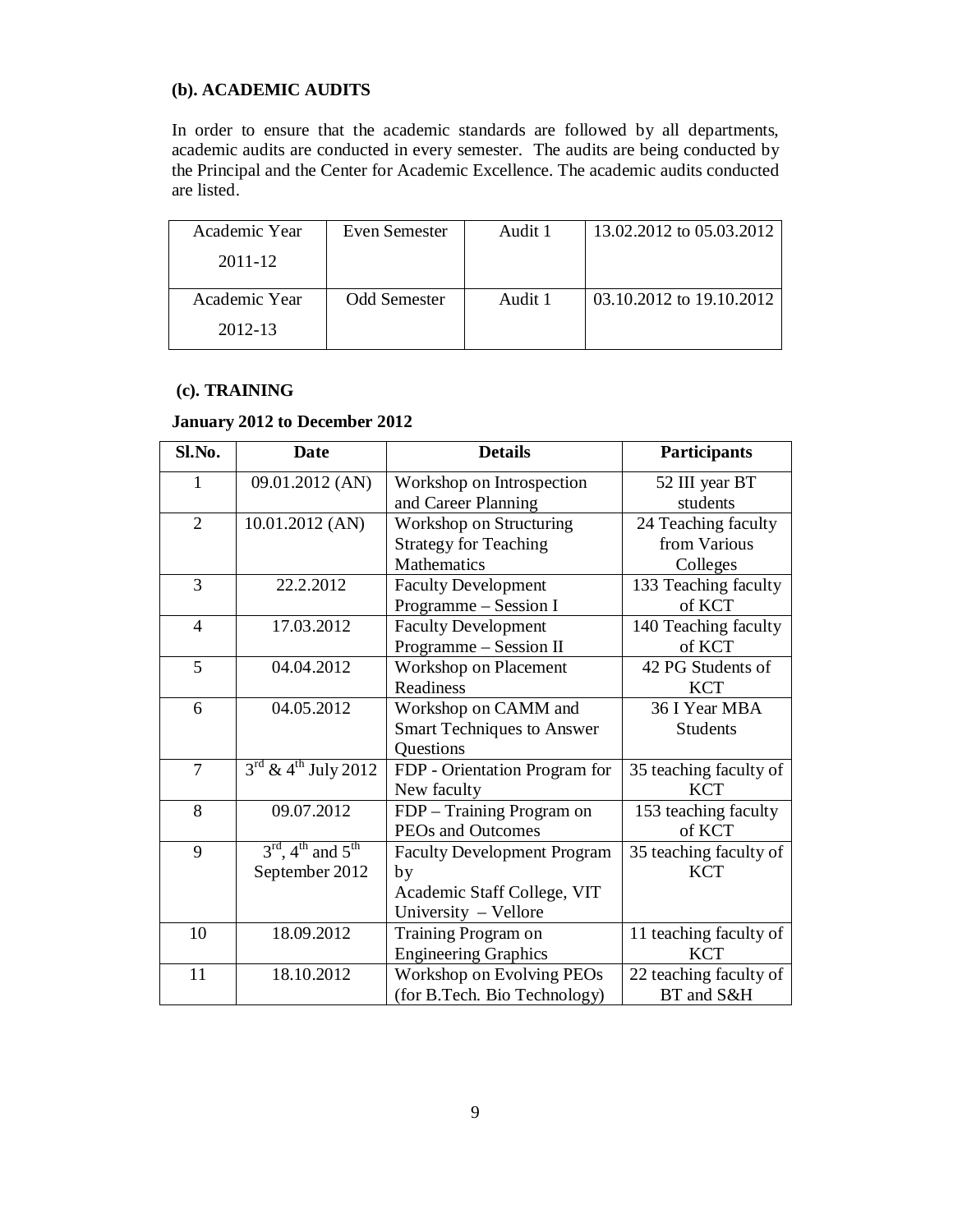| Sl.No. | <b>Date</b>                              | <b>Details</b>                                                                                                                       | Participants                         |
|--------|------------------------------------------|--------------------------------------------------------------------------------------------------------------------------------------|--------------------------------------|
| 12     | 19.10.2012                               | Workshop on Evolving PEOs<br>(for B.Tech. Fashion<br>Technology)                                                                     | 22 teaching faculty of<br>FT and S&H |
| 13     | 25.10.2012                               | Workshop on Evolving PEOs<br>(for B.E. ECE)                                                                                          | 26 teaching faculty<br>of ECE        |
| 14     | 07.11.2012                               | Workshop on Evolving PEOs<br>(for B.E. ME)                                                                                           | 28 teaching faculty of<br><b>ECE</b> |
| 15     | 16.11.2012                               | Workshop on Evolving PEOs<br>(for B.E. Civil Engineering)                                                                            | 10 teaching faculty<br>of CE         |
| 16     | 10.12.2012 (02.00<br>p.m. to 03.30 p.m.) | Introductory session on NBA<br>Tier $-$ I Requirements for B.E.<br><b>Aeronautical Programme</b>                                     | 06 teaching faculty of<br>aero       |
| 17     | 11.12.2012 to<br>15.12.2012              | <b>Faculty Development</b><br>Programme on Engineering<br>Mechanics                                                                  | 16 teaching faculty of<br><b>KCT</b> |
| 18     | 11.12.2012 (02.00<br>p.m. to 03.30 p.m.) | Session on modifications to be<br>made in the programme<br>$outcomes - as per the new$<br>criteria for NBA Tier - I<br>documentation | All teaching faculty<br>of BT and FT |
| 19     | 12.12.2012 (02.00<br>p.m. to 03.30 p.m.) | Introductory session on NBA<br>requirements for MBA<br>Programme                                                                     | All teaching faculty<br>of MBA       |
| 20     | 13.12.2012                               | Workshop on Evolving PEOs<br>(for B.Tech. Textile<br>Technology)                                                                     | 12 teaching faculty of<br><b>TXT</b> |
| 21     | 26.12.2012                               | Workshop on Evolving PEOs<br>(for B.Tech. Information<br>Technology)                                                                 | 15 teaching faculty of<br>IT         |

# **(d). STANDARDIZATION FOR NBA ACCREDITATION**

 For getting ready for the NBA process, the program specific documents listed under the NBA criteria have been standardized and the scrutiny of documents was conducted on the dates detailed below by the Principal and Center for Academic Excellence.

| NBA-Accreditation    | 13.02.2012 to 05.03.2012                         |
|----------------------|--------------------------------------------------|
| Readiness - Scrutiny | All the UG programs have started to get ready by |
|                      | the way of preparing relevant documents for the  |
|                      | NBA process                                      |
| NBA Academic Audit   | 16.04.2012 to 02.05.2012                         |
|                      | 8 Departments of KCT                             |

Standards for putting the institution in line with Tier – 1 NBA requirements are been developed and are in the process of getting the same implemented in stages.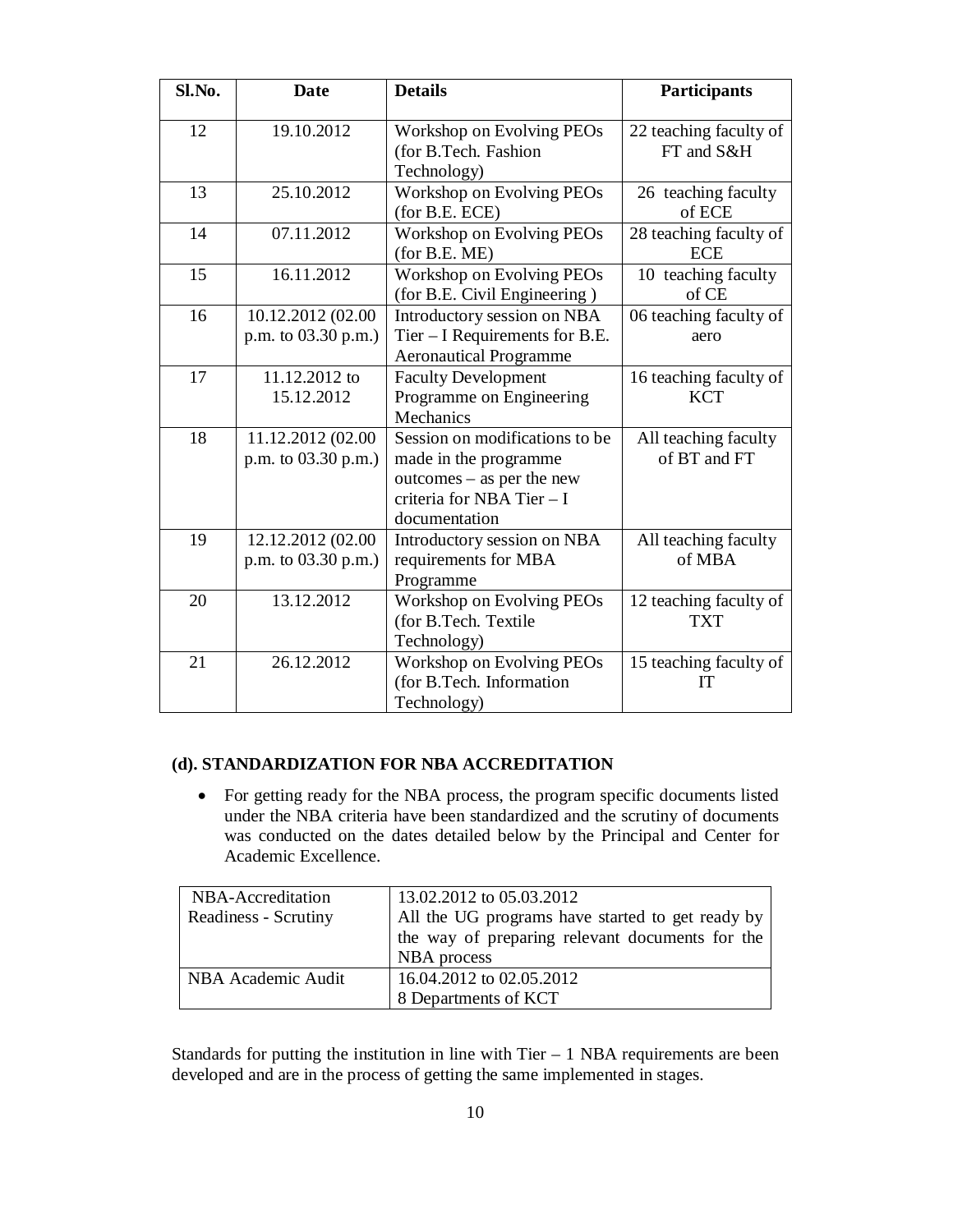# **SECTION III**

In this section the events, activities, and outputs in the field of research and academic areas are being surveyed.

# **22. Academic Programmes**

| Number of new academic Programmes developed or designed by<br>faculty                           | 04  |
|-------------------------------------------------------------------------------------------------|-----|
| Number of faculty members involved in curriculum<br>restructuring/revision/syllabus development | 260 |
| Number of Programmes in which evaluation process reformation taken<br>up and implemented        | 28  |
| Number of active teaching days during the current academic year                                 | 198 |
| Average percentage of attendance of students                                                    | 82  |
| Percentage of classes engaged by guest faculty and temporary teachers                           | 62  |
| Number of self financed programmes offered                                                      | 25  |
| Number of aided programmes offered                                                              | 0   |
| Number of programmes discontinued during the year                                               | 0   |

# **23. Whether any systematic student feedback mechanism is in place?**

**Yes** 

# **24. Feedback Details (If answer to Question 20 is yes)**

| Percentage of courses where student feedback is taken | <b>100</b> |
|-------------------------------------------------------|------------|
|                                                       |            |

# **25. Is feedback for improvement provided to the faculty?**

**Yes** 

## **26. Faculty Research, Projects, and Publication details for the year**

| Number of major research projects undertaken during the year     | 14 |
|------------------------------------------------------------------|----|
| Number of minor research projects undertaken during the year     |    |
| Number of major ongoing projects                                 | 14 |
| Number of minor ongoing projects                                 |    |
| Number of major projects completed                               | 06 |
| Number of minor projects completed                               |    |
| Number of major project proposals submitted for external funding | 25 |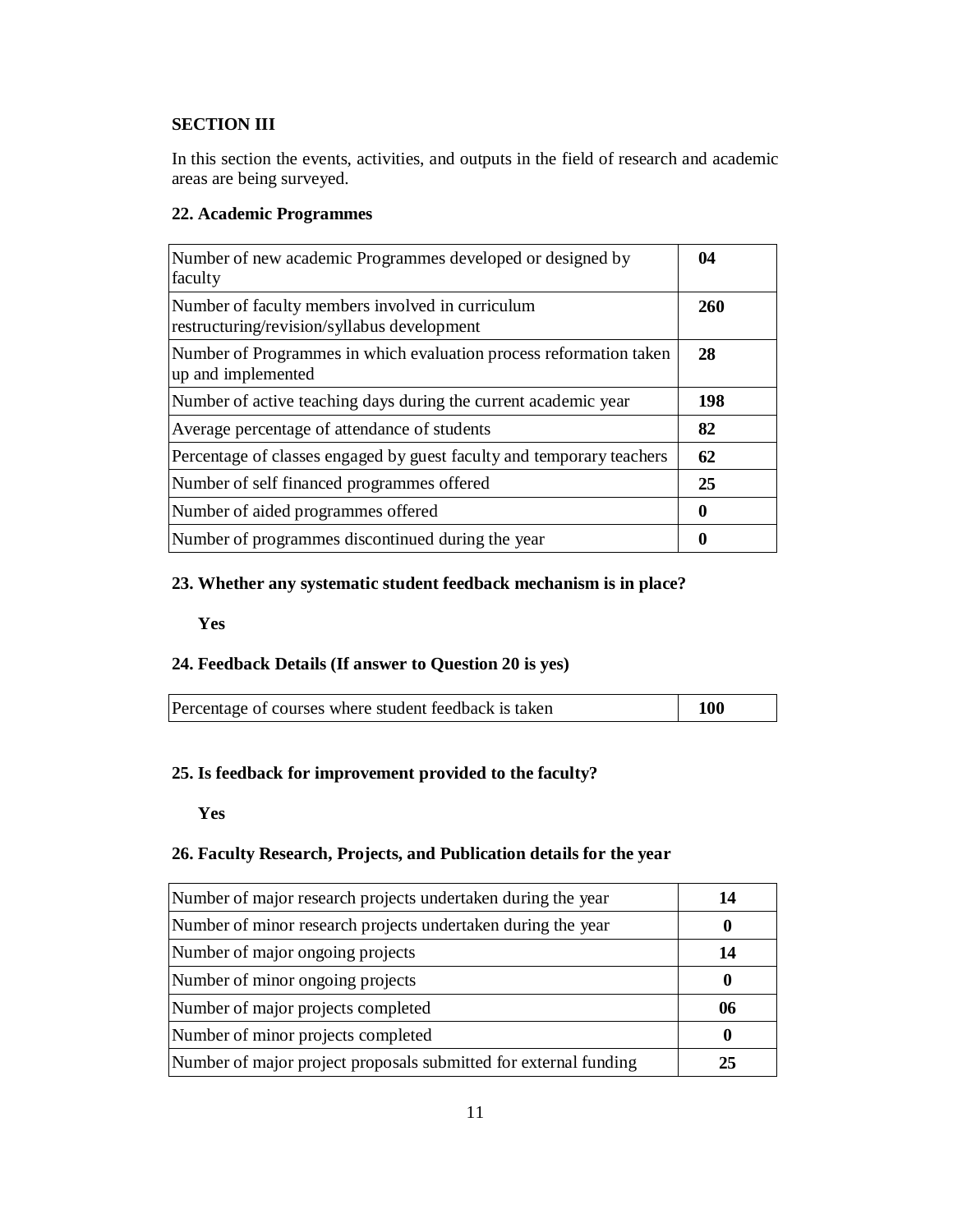| Number of minor project proposals submitted for external funding                                                                              | $\bf{0}$                |
|-----------------------------------------------------------------------------------------------------------------------------------------------|-------------------------|
| Number of research publications in peer reviewed journals                                                                                     | 30                      |
| Number of research publications in international peer reviewed<br>journals                                                                    | 14                      |
| Number of research publications in national peer reviewed journals                                                                            | 18                      |
| Number of research papers accepted for publication in international<br>peer reviewed journals                                                 | 12                      |
| Number of research papers accepted for publication in national peer<br>reviewed journals                                                      | 15                      |
| Average of impact factor of publications reported                                                                                             | 2.5                     |
| Number of books published                                                                                                                     | 06                      |
| Number of edited books published                                                                                                              | 03                      |
| Number of books (single authored) published                                                                                                   | 01                      |
| Number of books (coauthored) published                                                                                                        | 02                      |
| Numbers of conferences attended by faculty                                                                                                    | 229                     |
| Number of international conferences attended                                                                                                  | 40                      |
| Number of national conferences attended                                                                                                       | 189                     |
| Number of papers presented in conferences                                                                                                     | 150                     |
| Number of papers presented in international conferences                                                                                       | 18                      |
| Number of papers presented in national conferences                                                                                            | 118                     |
| Number of conferences organized by the institution                                                                                            | 42                      |
| Number of faculty acted as experts resource persons                                                                                           | 20                      |
| Number of faculty acted as experts resource persons - international                                                                           | 06                      |
| Number of faculty acted as experts resource persons- national                                                                                 | 63                      |
| Number of collaborations with international institutions                                                                                      | 11                      |
| Number of collaborations with national institutions                                                                                           | 15                      |
| Number of linkages created during the year                                                                                                    | 05                      |
| Total budget for research for current year as a percentage of total<br>institution budget                                                     | 12%                     |
| Amount of external research funding received in the year                                                                                      | <b>166 lacs</b>         |
| Number of patents received in the year                                                                                                        | 2                       |
| Number of patents applied for in the year                                                                                                     | $\overline{\mathbf{4}}$ |
| Number of research awards/recognitions received by faculty and<br>research fellows of the institute in the year                               | 20                      |
| Number of PhDs awarded during the year                                                                                                        | 07                      |
| Percentage of faculty members invited as external experts/resource<br>persons/reviewers/referees or any other significant research activities | 15%                     |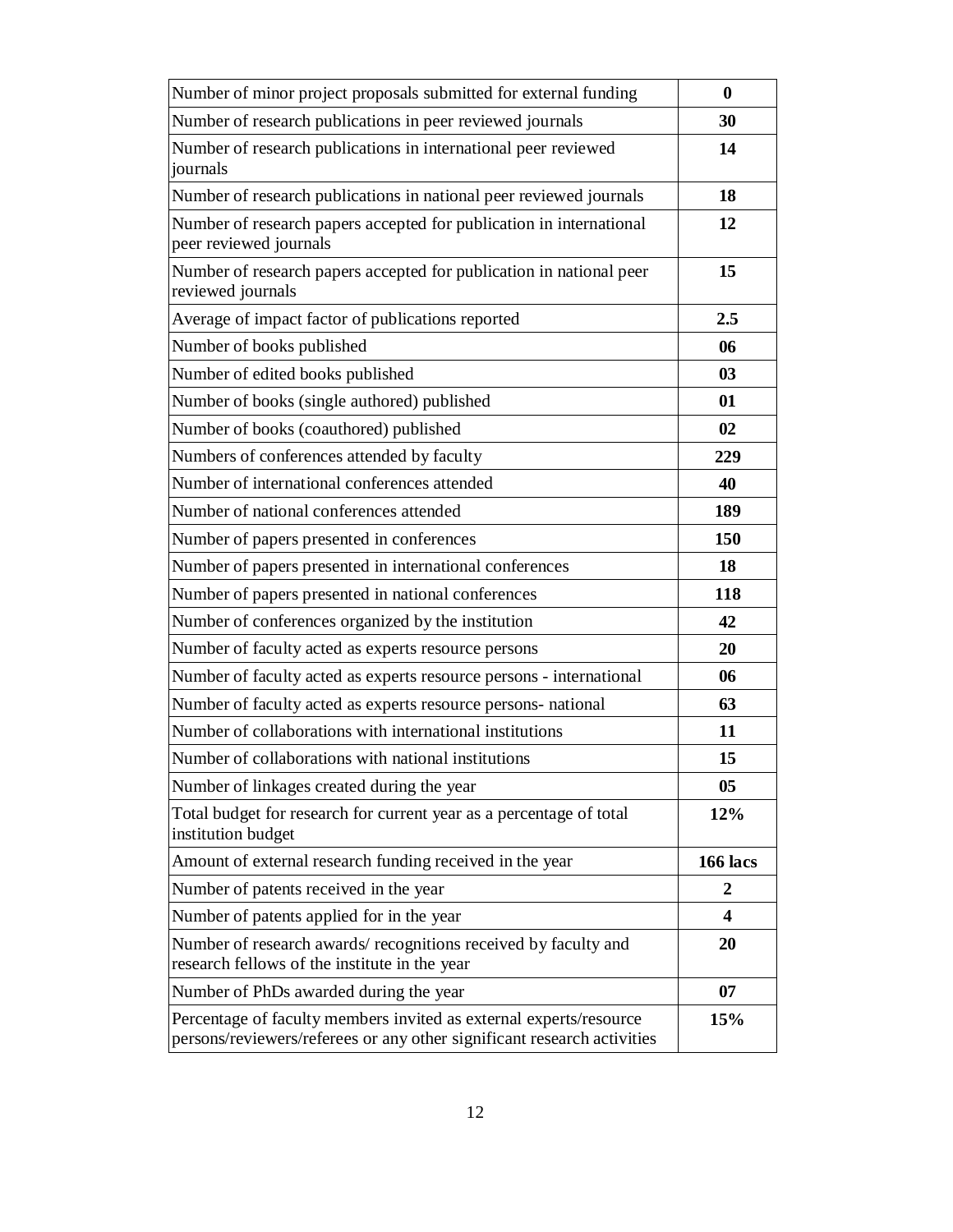#### **R & D ACTIVITIES DURING 2012-13**

R&D activities include academic research in a sustained manner leading to a PhD degree, preparation, review and submission of research proposals to funding agencies and publication of research findings in journals and conference proceedings. Also efforts are made to involve in collaborative research in emerging fields. During the year, an MoU has been entered with University of California for collaborative research in the area of Assistive Technology.

#### Academic Research: (PhD Programme)

While research pursued by a large number of faculty members are supported with incentives, younger faculty members are encouraged to pursue research with registration for Ph.D. During this year 112 faculties are involved in their PhD programme. Out of them, 11 have registered to pursue PhD during the current year. During this period, PhD degree has been awarded to 5 faculties by Anna University of Technology, Coimbatore. Table-I gives the details of PhD awardees for this year.

#### Sponsored Research:

During this calendar year, 14 projects approved by different funding agencies are being carried out amounting to Rs.165 Lakhs. List of projects are provided in Table-II. Periodic reviews are held to ensure timely and satisfactory completion of these projects.

Different Departments have engaged in preparation, review and submission of research proposals to funding agencies in order to take up research leading to real life applications. The funding agencies to whom the proposals have been submitted include DBT, DST (including its fast track), Ministry of Textiles, Naval Research Board, DRDO, CSIR, Ministry of Earth Sciences, TNSCST and AICTE. A total of 25 proposals amounting to Rs.596 Lakhs have been sent during the year. Table III provides the list of the proposals sent.

#### Rutag Projects:

The following research projects sponsored by Rural Technology Action Group at IIT, Chennai have been successfully completed during the year: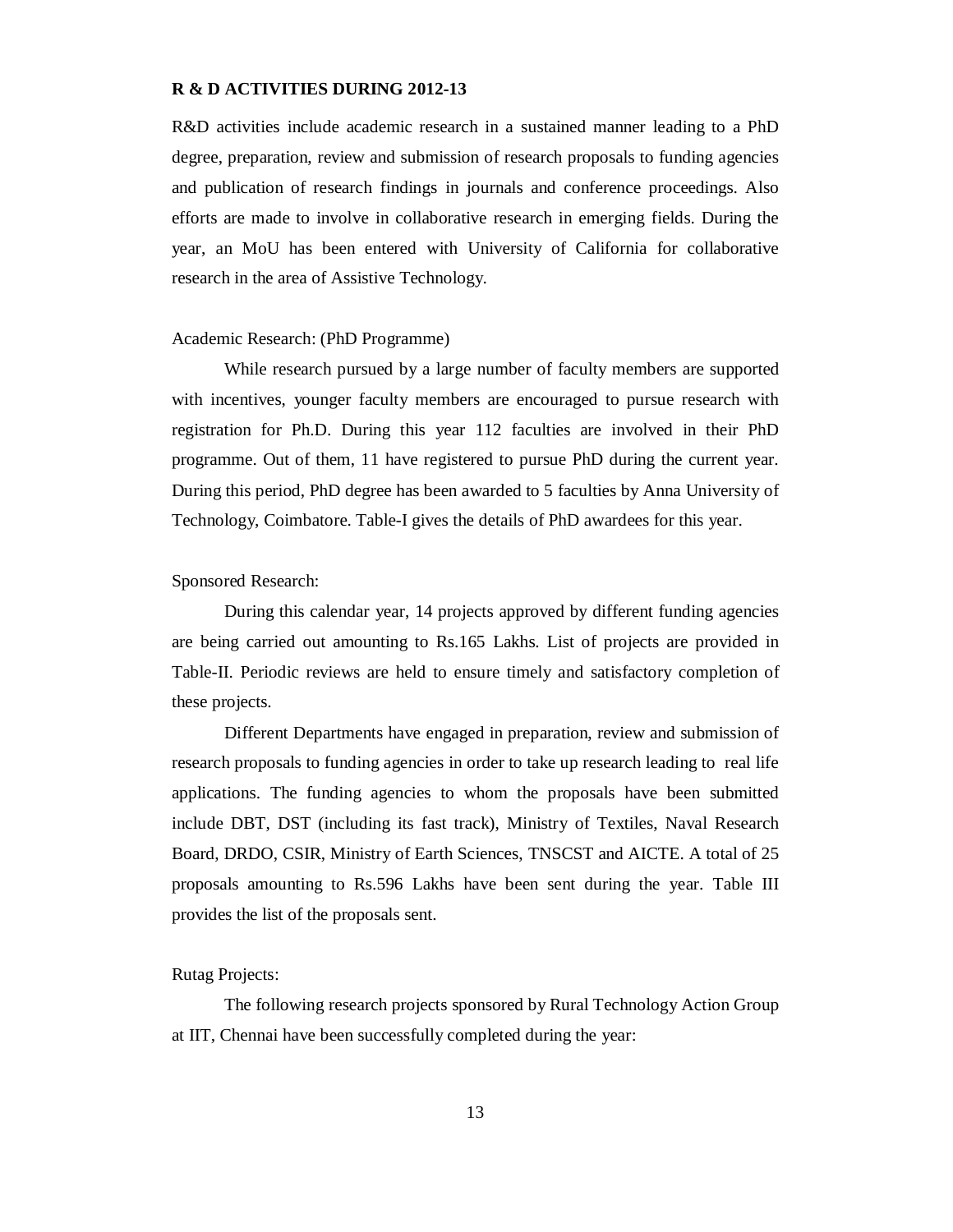- 1. "Development of Rapier Kit to suit the power loom industry" Dr.K.Thangamani, Textile Technology Department.
- 2. "Design and Development of an improved version of Nepali type loom" Dr.K.Thangamani, Textile Technology Department.
- 3. "Microwavability of Red Clay Pottery" Prof.K.Ramprakash & Dr.Mohanageetha, Electronics and Communication Engineering.

The project on "Textile crafts from pineapple leaf fibres" by Dr.J.Srinivasan & Dr.R.Shanthi is at an advanced stage, expected to be completed within next few months.

#### Management Projects:

43 projects for investigative research with funds sanctioned by KCT management during 2007-09 have all been completed. They have enabled the faculty members put forward proposals for more substantial research projects sponsored by funding agencies belonging to Government of India and others.

Research Publications:

Faculties published their research findings in journals and conference proceedings. These are listed in respective department activity reports.

#### **Table-II**

#### **Ongoing Sponsored Research Projects during 2012-13**

| S.No | Department/PI                                           | <b>Title of Project</b>                                                                                                            | <b>Funding</b><br><b>Agency</b>                       | Amount            |
|------|---------------------------------------------------------|------------------------------------------------------------------------------------------------------------------------------------|-------------------------------------------------------|-------------------|
| 1.   | <b>Biotech</b><br>Dr.P.Ramalingam<br>Dr.N.Saraswathy    | Specific Growth rate of<br>Azosprillum sp.on various<br>carbon sources and<br>enhancement of shelf-life<br>of liquid biofertilizer | Tungabhadra<br>biofertilizers<br>, Hospet,<br>Bellary | Rs. 4.05<br>Lakhs |
| 2.   | <b>Biotech</b><br>Dr.Bharathi Dhurai<br>Ms.N.Saraswathy | Development and<br><b>Evaluation of Chitosan</b><br>Nanofibre loaded with Cur<br>cumin as Bioactive Wound<br>dressing material     | <b>DBT</b>                                            | Rs.14.50<br>lakhs |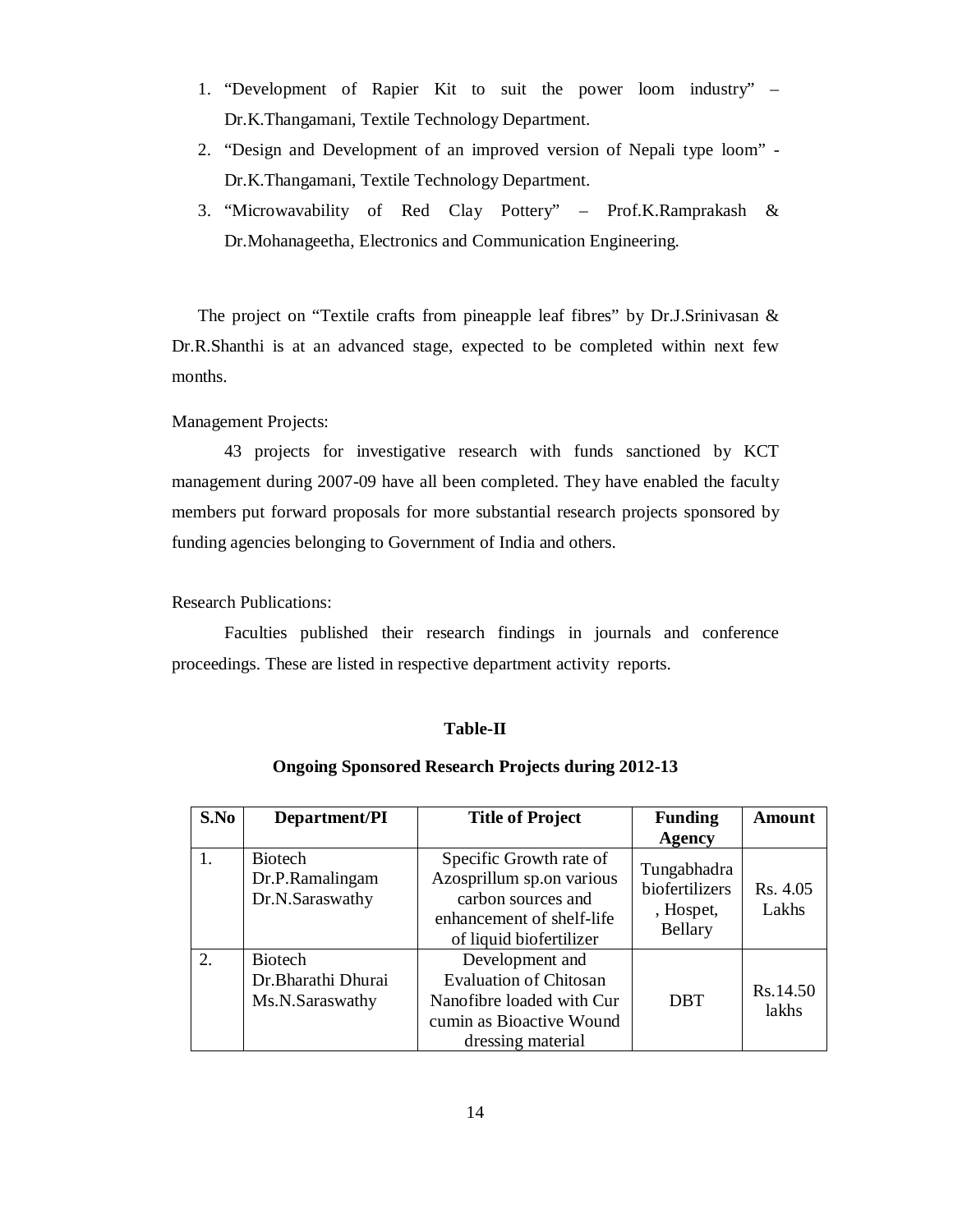| S.No | Department/PI                                                  | <b>Title of Project</b>                                                                                                                             | <b>Funding</b><br><b>Agency</b>                  | <b>Amount</b>      |
|------|----------------------------------------------------------------|-----------------------------------------------------------------------------------------------------------------------------------------------------|--------------------------------------------------|--------------------|
| 3.   | <b>Fashion Technology</b><br>Dr. J.Srinivasan<br>Mr.G.Rajkumar | Development of Nonwoven<br>Interlining from silk selvedge<br>waste                                                                                  | <b>AICTE</b>                                     | Rs.8.15<br>Lakhs   |
| 4.   | <b>ECE</b><br>Dr.A.Vasuki                                      | * Iterative Detection-<br>Decording in OFDMA<br>system for Multimedia<br>transmission                                                               | <b>AICTE</b>                                     | Rs.2.50<br>Lakhs   |
| 5.   | <b>ECE</b><br>Prof.S.Govindaraju<br>Dr.A.Vasuki                | Hardware Implementation of<br>image enhancement using<br>wavelet/Retinex algorithms                                                                 | <b>ISRO</b>                                      | Rs.5.25<br>Lakhs   |
| 6.   | Mechanical<br>Dr.Mohan Das Gandhi<br>Mr.M.Subramanian          | Studies on cutting force and<br>stability in end milling                                                                                            | <b>AICTE</b>                                     | Rs.9.00<br>Lakhs   |
| 7.   | <b>ECE</b><br>Prof S.Govindaraju<br>Dr.A.Vasuki                | Wavelet based image<br>compression/Decompression<br>with pipelined architecture<br>on FPGA                                                          | <b>ISRO</b>                                      | Rs.4.50<br>Lakhs   |
| 8.   | <b>CSE</b><br>Ms.L.Latha<br>Dr.S.Thangasamy                    | Multimodal biometric<br>authentication system for<br>secured access control<br>applications                                                         | <b>DRDO</b>                                      | Rs. 8.80<br>Lakhs  |
| 9.   | <b>ECE</b><br>Prof. S.Govindarju<br>Ms.K.Kavitha               | FPGA based single chip<br>implementation of AES<br>encryption and decryption<br>with error correction.                                              | <b>DRDO</b>                                      | Rs. 6.65<br>Lakhs  |
| 10.  | Principal/Biotech<br>Dr.S.Ramachandran<br>Dr.P.Ramalingam      | Complete removal of<br>recalcitrant synthetic dyes<br>from textile wash liquor<br>using organic solvents in<br>multistage centrifugal<br>extractors | <b>DST</b><br>(Water<br>Treatment<br>initiative) | Rs. 24.91<br>Lakhs |
| 11.  | Chemistry<br>Dr.P.S.Syed<br>Shabudeen                          | Carbon sequestration and<br>cultivating algae for green<br>biofuel production                                                                       | <b>DST</b>                                       | Rs. 54.90<br>Lakhs |
| 12.  | <b>MCA</b><br>Dr.A.Muthukumar                                  | Experimental evaluation of<br>pair programming in Indian<br>academic setting                                                                        | <b>AICTE</b>                                     | Rs. 3.00<br>Lakhs  |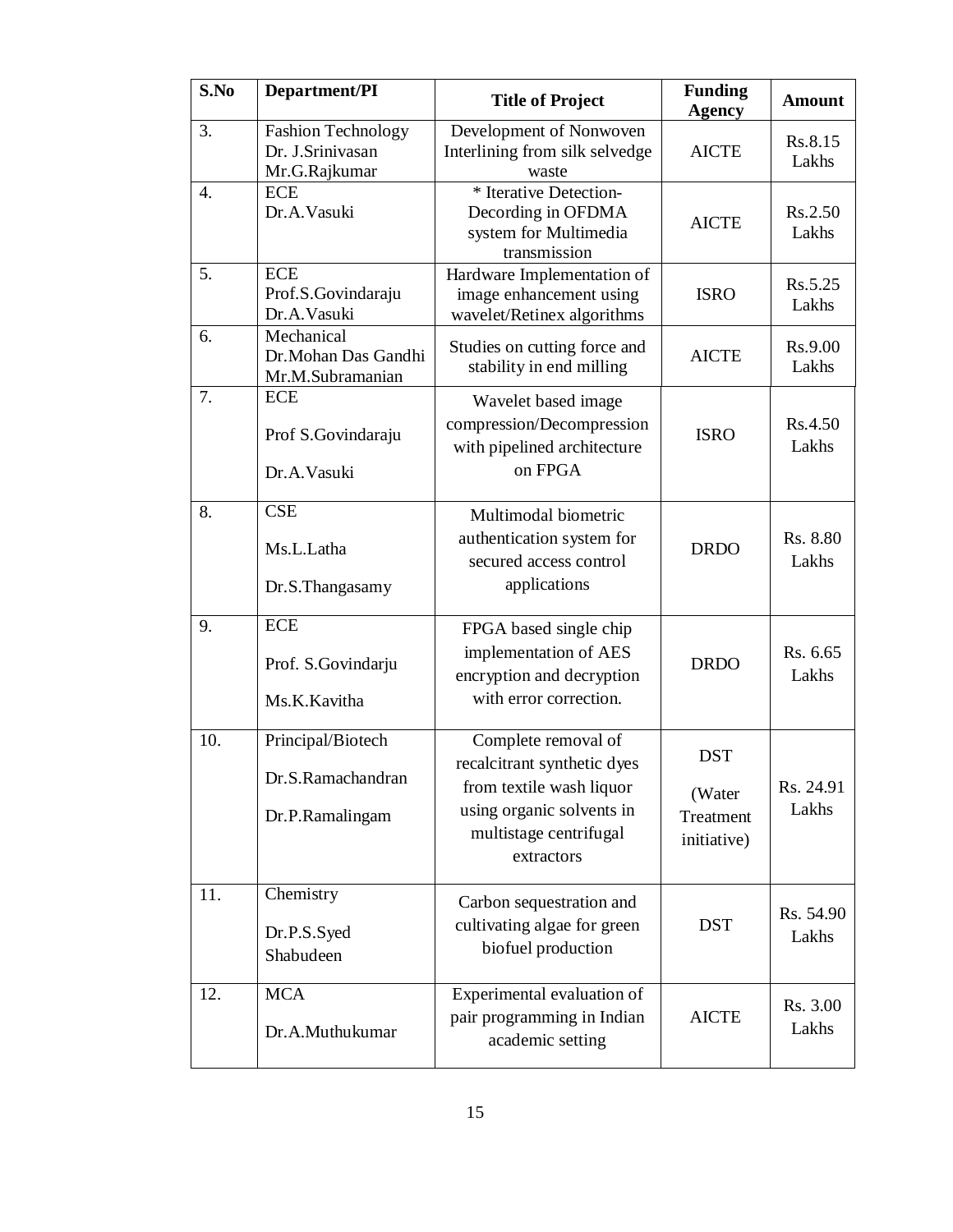| S.No | Department/PI                              | <b>Title of Project</b>                                                                                                              | <b>Funding</b><br><b>Agency</b> | Amount              |
|------|--------------------------------------------|--------------------------------------------------------------------------------------------------------------------------------------|---------------------------------|---------------------|
| 13.  | <b>Biotech</b><br>Dr.N.Saraswathy          | Preparation and evaluation of<br>$in -$ situ forming alginale<br>hydrogel with curcummin as<br>bioactive wound dressing<br>material. | <b>DBT</b>                      | Rs.10.40<br>Lakhs   |
| 14.  | <b>Biotech</b><br>Mr.M.Shanmugapraka<br>sh | A process development for<br>purification of debittering<br>enzymes based on aqueous<br>two phase extraction                         | <b>DBT</b><br><b>Fast Tract</b> | Rs. 9.02<br>Lakhs   |
|      | <b>Total</b>                               |                                                                                                                                      |                                 | Rs.165.6<br>3 Lakhs |

# **SECTION IV**

This section deals with Student Mentoring and Support System existing in the institution. This includes student activities, mentoring, and opportunities for development and inclusive practices.

# **27. Student Details and Support Mechanisms**

| The total intake of students for various courses (Sanctioned) UG / PG         | $1080 + 537$        |
|-------------------------------------------------------------------------------|---------------------|
| Actual enrollment during the year UG / PG                                     | $1087 + 508$        |
| Student dropout percentage during the year                                    | 10                  |
| Success percentage in the final examination across the courses                | 96                  |
| Number of academic distinctions in the final examination                      | 8%                  |
| Number of students who got admitted to institutions of national<br>importance | 20                  |
| Number of students admitted to institutions abroad                            | 15                  |
| Number of students qualified in UGC NET/SET                                   | 7                   |
| Number of students qualified GATE/CAT/ other examination<br>(Specify)         | 3                   |
| Students on roll                                                              | UG: 4073<br>PG: 939 |
| Lateral Entry                                                                 | 287                 |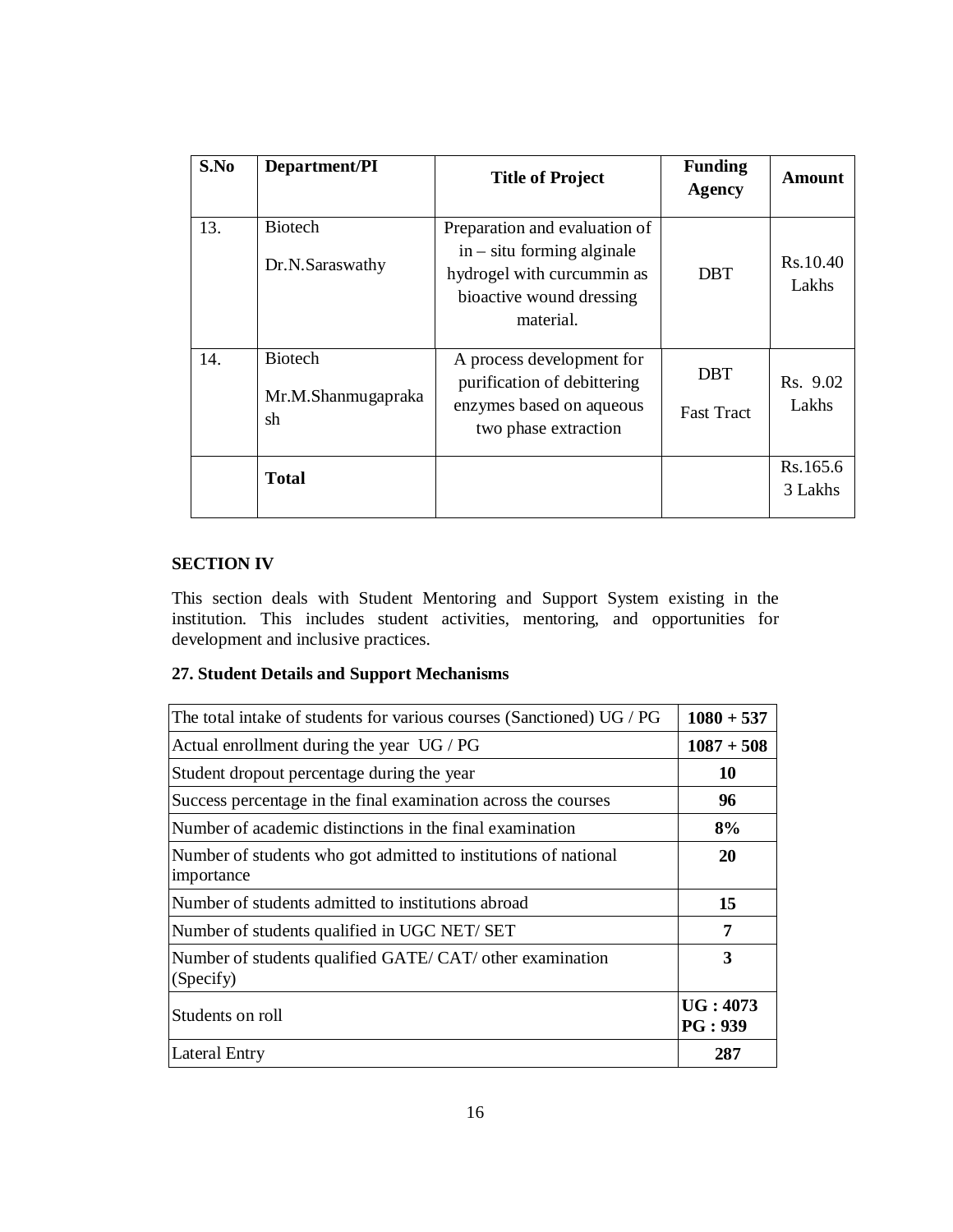**28. Does student support mechanism exist for coaching for competitive examinations?**

**Yes, an effective support mechanism is in place.**

**29. Student participation, if response is yes to Qn. 27**

| $\vert$ 170<br>Number of students participated |  |
|------------------------------------------------|--|
|------------------------------------------------|--|

## **30. Does student counselling and guidance service exist?**

**Yes. A separate student counseling and guidance cell is in place with coordinator to provide counseling for students.**

## **31. Student participation, if answer to Qn. 29 is yes**

| Number of students participated<br>230 |  |
|----------------------------------------|--|
|----------------------------------------|--|

# **32. Career Guidance**

| Number of career guidance programmes organized             | 100  |
|------------------------------------------------------------|------|
| No. of students participated in career guidance programmes | 6867 |

#### **33. Is there provision for campus placement?**

# **Yes. There is a placement department and placement officer who arranges campus placement for the final year students.**

# **34. If yes to Qn. 32**

| Number of students participated in campus selection programmes | 812 |
|----------------------------------------------------------------|-----|
| Number of students selected for placement during the year      | 584 |
| Number of companies visited                                    | 78  |

## **35. Does gender sensitization program exist?**

**Yes**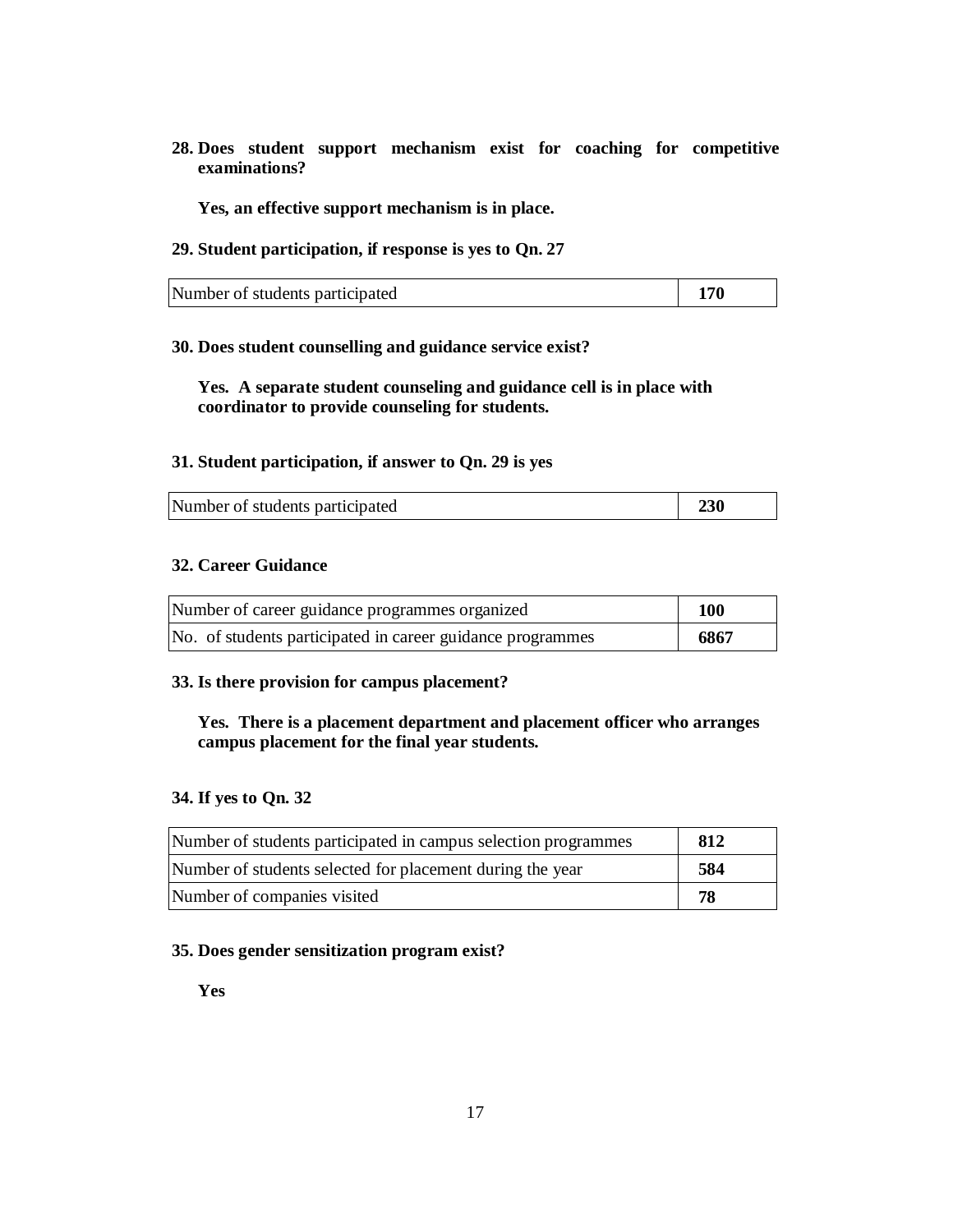# **36. If Answer is Yes to Qn 34**

Number of programmes organized **12**

# **37. Student activities**

| Number of students participated in external cultural events                      | 820 |
|----------------------------------------------------------------------------------|-----|
| Number of prizes won by students in external cultural events                     | 69  |
| Number of cultural events conducted by the institute for the students            | 05  |
| Number of students participated in international sports and games<br>events      | 03  |
| Number of students participated in national level sports and games<br>events     | 07  |
| Number of students participated in state level sports and games events           | 08  |
| Number of students participated in university level sports and games<br>events   | 13  |
| Number of prizes won by students in international sports and games<br>events     | 02  |
| Number of prizes won by students in national level sports and games<br>events    | 13  |
| Number of prizes won by students in state level sports and games<br>events       | 07  |
| Number of prizes won by students in university level sports and games<br>events  | 48  |
| Number of sports and games events conducted by the institute for the<br>students | 22  |

# **38. Composition of students**

| Percentage of Scheduled Caste            | 10 |
|------------------------------------------|----|
| Percentage of Scheduled Tribe            |    |
| Percentage of other backward communities |    |
| Percentage of women students             | 44 |
| Percentage of physically challenged      |    |
| Percentage of rural students             | 43 |
| Percentage of urban students             | 57 |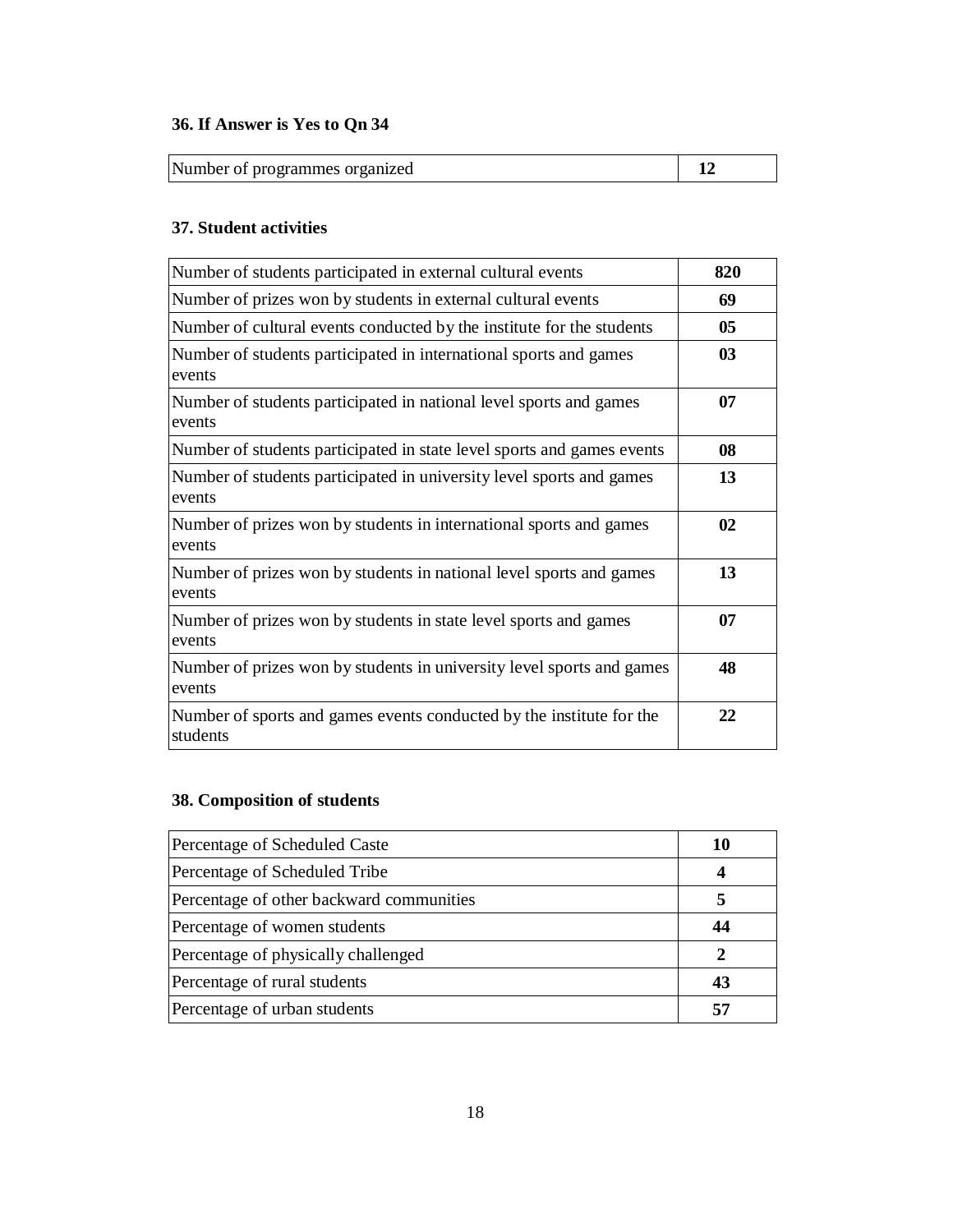# **39. Scholarships and Financial Support**

| Number of students availing financial support from the institution                     | 2177        |
|----------------------------------------------------------------------------------------|-------------|
| Amount disbursed as financial support from the institution                             | 159.76 lacs |
| Number of students awarded scholarship from the institution                            | 900         |
| Number of students received notable national/international<br>achievements/recognition | 70          |

## **40. Student initiatives**

| Number of community upliftment programmes initiated by students                             | 22            |
|---------------------------------------------------------------------------------------------|---------------|
| Number of literary programmes initiated by students                                         | $\mathbf{02}$ |
| Number of social action initiatives based on science / environment<br>initiated by students | 08            |
| Number of student research initiatives                                                      | 09            |
| Namathu Pangu Community development programmes                                              | 12            |
| Mahatma Gandhi Study Centre                                                                 | 10            |
| <b>NCC</b>                                                                                  | 12            |
| <b>NSS</b>                                                                                  | 13            |

## **SECTION V**

This section surveys the Governance and Innovation at the institution related to quality management. The educational management strategies adopted and in practice for achieving the objectives are focused.

## **41. Whether perspective plan for overall developmental activities is created?**

Yes, a systematic plan is developed in advance every year for institutional development and action is taken to achieve the preset goals.

#### **42. If the answer for Qn. 40 is Yes, is the plan implemented and monitored?**

Yes, the plan for departmental actions suggested by the principal and management are implemented by the heads of the departments monitoring the performance of faculty and students.

# **43. Whether benchmarking is created for institutional quality management efforts?**

Yes. Refer clause 62.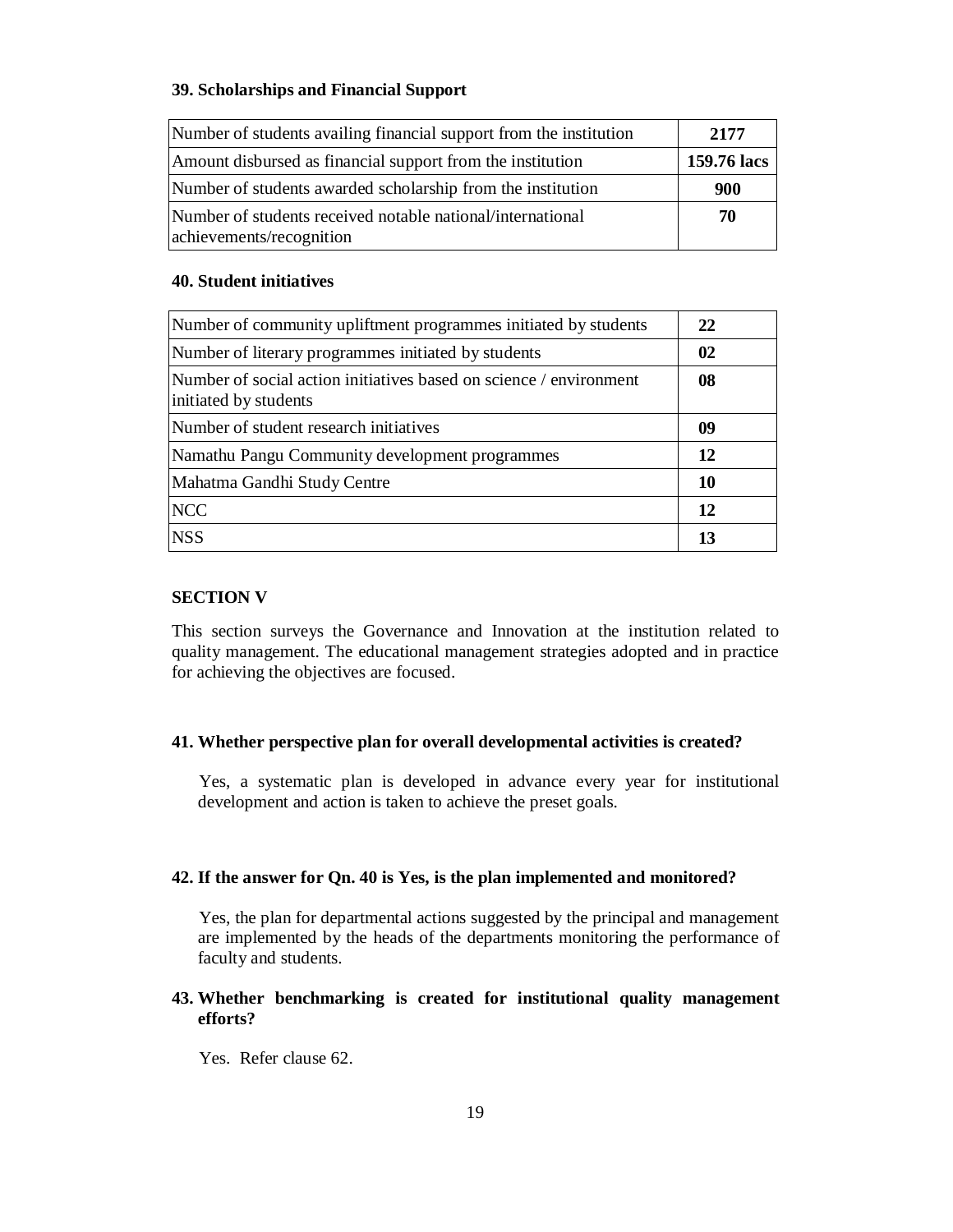# **44. If the answer to Question 42 is Yes, please list the benchmarking in various areas of development in bullet format**

- $\star$  Induction Training
- $\star$  ICT based teaching methods
- $\star$  Infrastructure Development
- $\star$  Syllabus restructuring
- $\star$  Collaborative Programmes
- $\star$  Industry Institute partnership

## **45. Is a Management Information System (MIS) in place ?**

Yes, there is an MIS department in place taking care of faculty, student and nonteaching staff activities.

#### **46. If answer to question 44 is Yes, please provide details of MIS applied to**

- 1. Administration
- 2. Admissions
- 3. Student information
- 4. Examination
- 5. Research
- 6. Day to day communications
- 7. Attendance
- 8. Leave records
- 9. Salary administration

## **(Enter the respective details corresponding to the serial numbers)**

MIS department is developing ERP for KCT of both Academic and Non-Academic. The following modules developed in this software are

- Student Management System software
- Attendance Management System.
- Purchase Management system
- Purchase Tracking System
- Bio-metric System
- Payroll software (Data captured through bio-metric system will be used for Payroll software)
- Student / Staff ID card Generation Software

#### **Student Management System (SMS)**

- Students Hourly Attendance will be posted in to SMS software every day / hour.
- Students Internal, Model Marks are sent as SMS to parent's mobile number.
- Students Month wise attendance is sent as SMS to Parent's Mobile.
- Internal marks will upload to COE software.
- Students Internal Exam and marks will be posted in to SMS software as per the Schedule given by Controller of exam.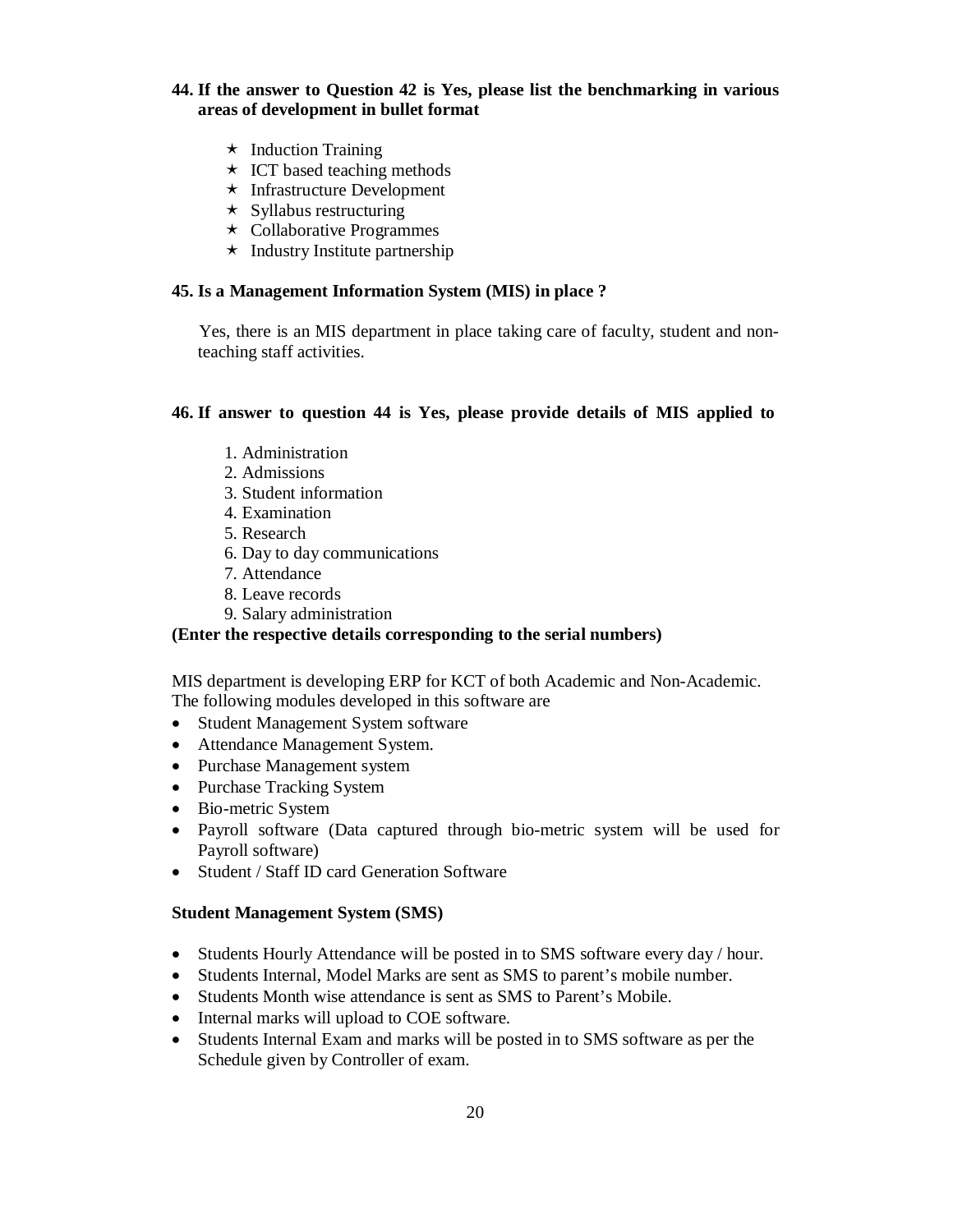# **Attendance Management system- AMS**

- Bio-metric and Facial reader machine has been fixed at various places in our KCT campus.
- All Staff members were register their thump / Face every day (In / Out Punch). Their Daily Attendance is taken from the biometric machines regularly.
- Staff members can view their daily attendance reports.(with CL,ML,EL Updates)

# **Purchase Management System**

- Purchase Indent (PI) is created for all the Items which were purchased outside.
- After verification Purchase Order (PO) is created for the particular Purchase Indent.
- Staff can track the details by using Purchase Tracking system to check whether the Goods Received or not.

# **Payroll Management System**

- Employee Master Information Like Name, Address, Age, DOJ, Qualification, Experience, Salary Details, Service Details Etc.
- EL/CL/ML/MTL Leave Letter Posting
- Salary Statement / Summary and Consolidation statement.
- Addition / Deletion Report.
- Pay slip Generation
- Statutory Reports ( PF/ ESI Reports)
- General Reports.

# **Faculty Assessment System**

- Teacher Assessment System is developed for MBA Department to analyze the staff performance.
- Analysis Process is done by students of MBA.

# **Student / Staff ID card Generation Software**

• Students and Staff ID Card is generated by this software.

# **Security Management System**

- Visitors Pass is generated in this system.
- Goods Inward is generated for each goods entering inside the Campus. Security Generate the Goods Inward by using Purchase Order Number.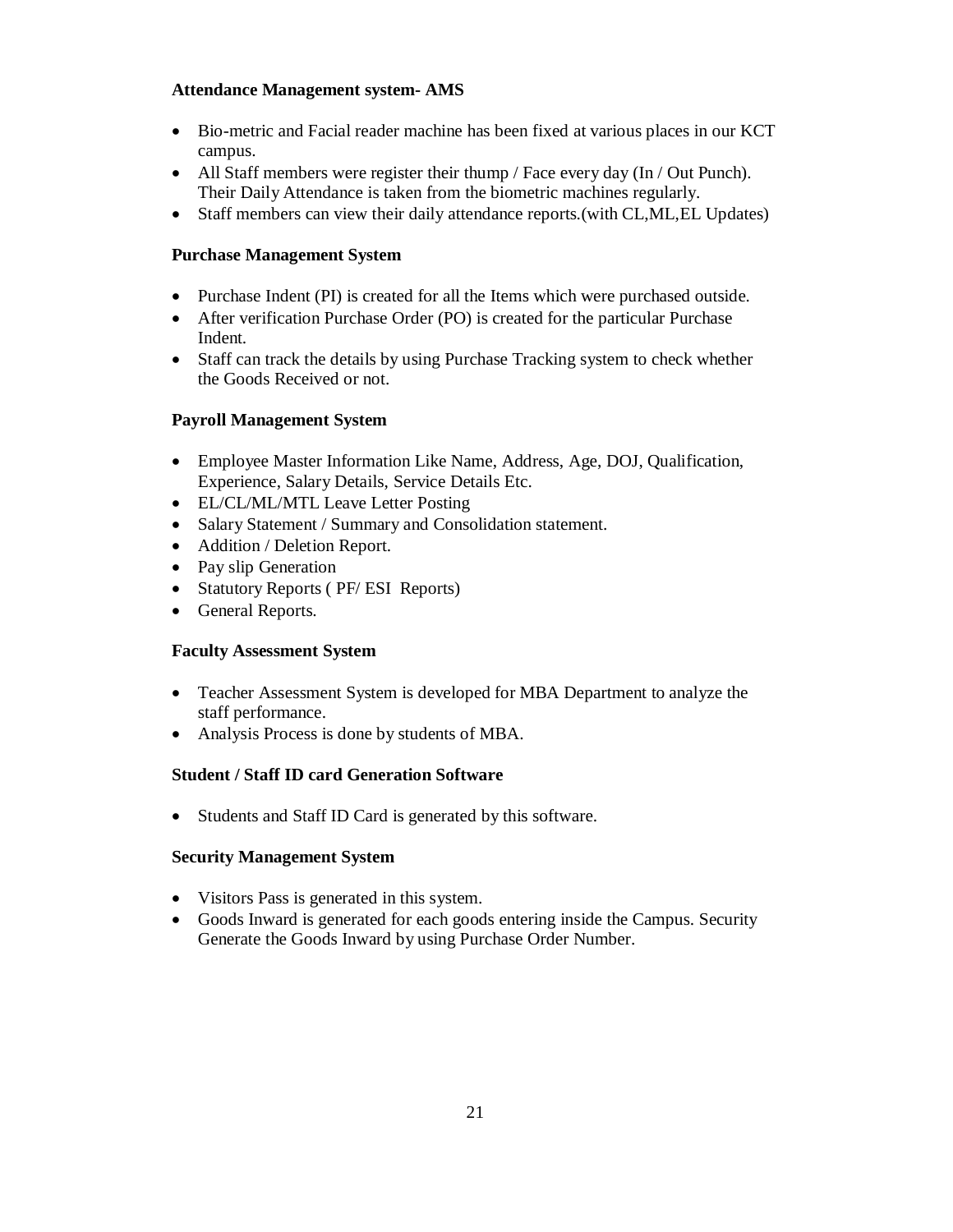#### **47. Existence of learning resource management**

|                                          | Yes | Nο |
|------------------------------------------|-----|----|
| e-database in library                    |     |    |
| ICT and smart classroom                  |     |    |
| e-learning sources (e-Books, e-Journals) |     |    |
| Production of teaching modules           |     |    |
| Interactive learning facilities          |     |    |

Extensive learning resources are in place (list enclosed).

Please see below.

# **MAHATMA GANDHI CENTRAL LIBRARY**

The Mahatma Gandhi Central Library is functioning with an area of 16945 square feet. 8508 Volumes of books have been added since the  $1<sup>st</sup>$  January 2012 bringing the total to 89000 books. 376 Print Journals  $(339 \text{ National} + 37 \text{ International})$ and 7416 Online International Journals are subscribed. The Central library has books for an aggregate value of Rs. 3.80 crores. The Digital library section with 50 internet connected system has a collection of 6020 recorded CDs, floppies, Audio and Video Cassettes.

The central library is functioning between 8 am to 11 pm from Monday to Saturday and 8.30 am to 4.30 pm on Sundays. The functioning of library is computerised and barcode technology is used for circulation services.

Our library is an "Institutional Member" of the following organisations: British Council Library, Chennai Developing Library Network (DELNET), New Delhi.

We have also renewed the EBSCO database to access 1879 international journals related to management at the cost of Rs. 8.8 lakhs.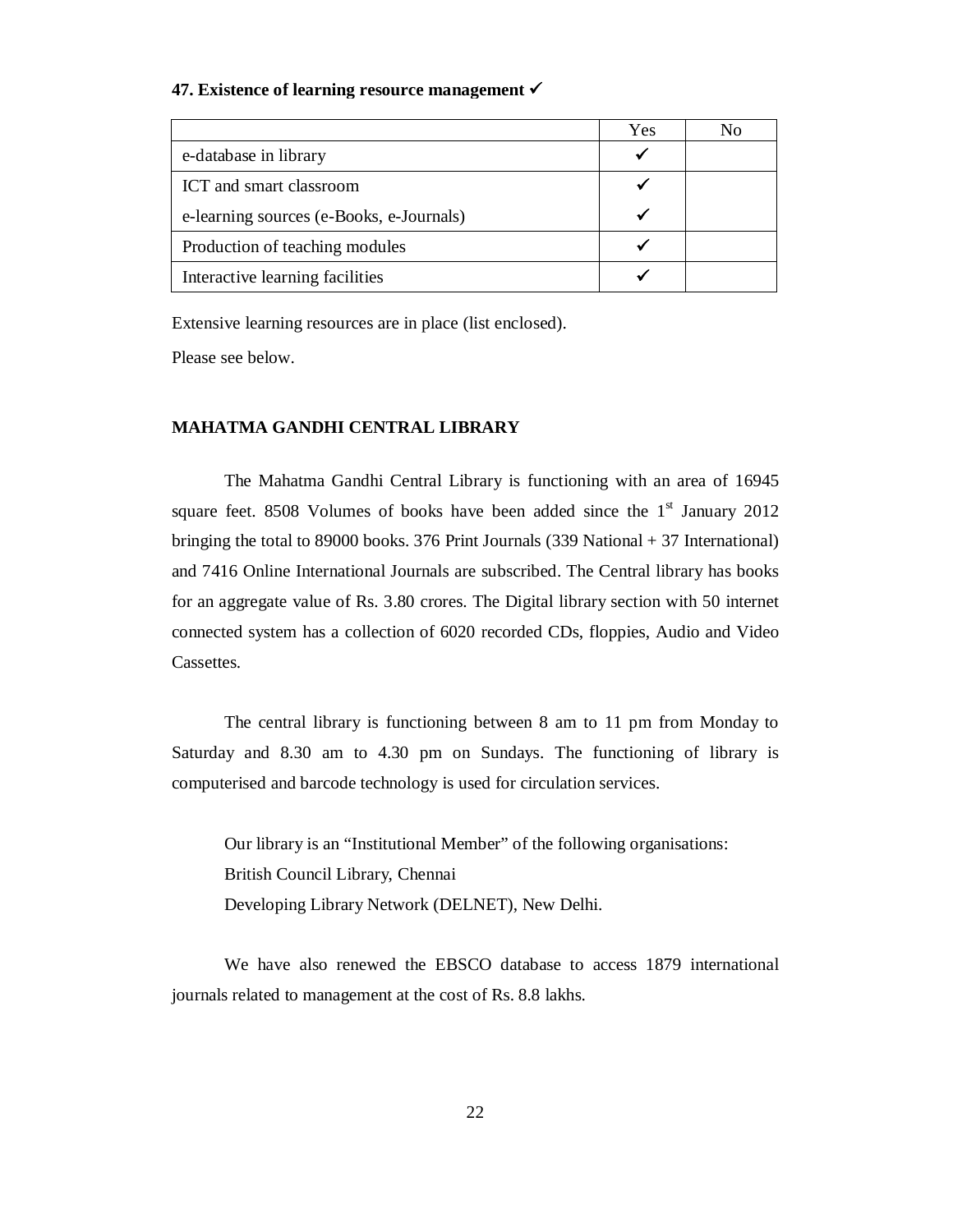NPTEL (National Programme on Technology Enhanced Learning) web and video courses (240 nos.) prepared by IITs and IISc at the cost of Rs. 1.15 lakh to provide intranet based access have been purchased.

15 department libraries are functioning in all the departments and are provided with 13680 books, 317 CDs and 572 Project Reports for the reference and use by the faculty.

Online Public Access Catalogue (OPAC) facility is being provided to entire campus through Intranet. This connection facilitates searching of books and journals available in the central library directly from the remote location.

| <b>Total</b>                                 | 3860                             | 9549                             | 8508                             | 89000                        |
|----------------------------------------------|----------------------------------|----------------------------------|----------------------------------|------------------------------|
| General                                      | 575                              | 994                              | 398                              | 12781                        |
| Science & Humanities                         | 133                              | 118                              | 674                              | 5362                         |
| <b>Business Administration</b>               | 543                              | 1060                             | 1305                             | 7990                         |
| Biotechnology                                | 154                              | 259                              | 634                              | 2675                         |
| <b>Fashion Technology</b>                    | 72                               | 51                               | 355                              | 1793                         |
| <b>Textile Technology</b>                    | 104                              | 218                              | 355                              | 3075                         |
| <b>Computer Applications</b>                 | 7                                | 1179                             | 269                              | 5750                         |
| Automobile Engineering                       |                                  | 404                              | 111                              | 515                          |
| <b>Information Technology</b>                | 10                               | 540                              | 238                              | 4195                         |
| Computer Science & Engineering               | 196                              | 732                              | 695                              | 8119                         |
| Electronics & Communication<br>Engineering   | 445                              | 961                              | 882                              | 8637                         |
| Electronics & Instrumentation<br>Engineering | 149                              | 237                              | 188                              | 1727                         |
| Electrical & Electronics<br>Engineering      | 181                              | 739                              | 593                              | 6366                         |
| Mechatronics Engineering                     | 151                              | 363                              | 106                              | 2954                         |
| Mechanical Engineering                       | 192                              | 778                              | 786                              | 8141                         |
| <b>Aeronautical Engineering</b>              | 237                              | 220                              | 689                              | 2448                         |
| Civil Engineering                            | 711                              | 696                              | 387                              | 6472                         |
| Department / Centre                          | <b>Books</b><br>Added<br>in 2010 | <b>Books</b><br>Added<br>in 2011 | <b>Books</b><br>Added<br>in 2012 | As on<br>31st<br>Dec<br>2012 |
|                                              |                                  |                                  |                                  |                              |

# **A. Number of Volumes added**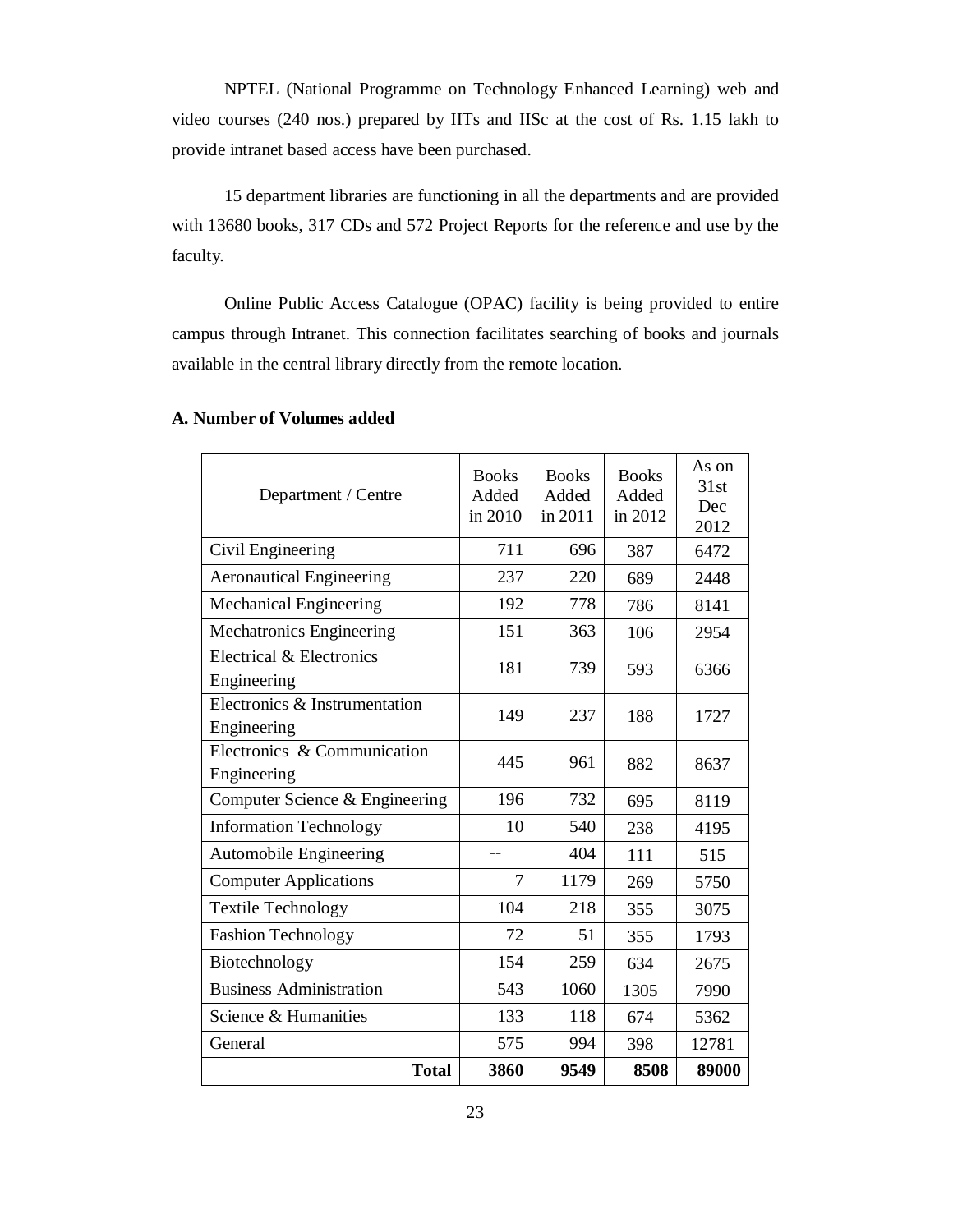## **B. Online Journals package Subscribed**

The following online journals packages are subscribed at the cost of Rs.18.58 lakhs

for the year 2013.

- 1. IEEE ASPP Online
- 2. Springer (Electrical, Electronics & Computer Science Engg Collection)
- 3. ASME eJournals package
- 4. ASCE eJournals package
- 5. McGraw Hill' Access Engineering
- 6. J-Gate Engineering & Technology
- 7. J-Gate Social & Management Sciences
- 8. Elsevier Biotechnology & Engg+Comp. Sci Package
- 9. ASTM Digital Library
- 10. Nature Publishing Group (Biotechnology Nature, Scientific American)

# **C. Total No. of Resources (Other than books)**

| Department / Centre                | Back<br>Volume<br>S | Project<br>Reports | Non<br><b>Books</b><br>(CD,<br>Floppy) |
|------------------------------------|---------------------|--------------------|----------------------------------------|
| Civil Engineering                  | 814                 | 162                | 167                                    |
| <b>Aeronautical Engineering</b>    | 1287                | 347                | 75                                     |
| <b>Mechanical Engineering</b>      | 445                 | 429                | 377                                    |
| Mechatronics Engineering           | 907                 | 214                | 93                                     |
| Electrical & Electronics           | 796                 |                    |                                        |
| Engineering                        |                     | 739                | 287                                    |
| Electronics &                      | 440                 |                    |                                        |
| <b>Instrumentation Engineering</b> |                     | 127                | 56                                     |
| Electronics &                      |                     |                    |                                        |
| Communication                      | 413                 |                    |                                        |
| Engineering                        |                     | 210                | 666                                    |
| Computer Science &                 | 308                 |                    |                                        |
| Engineering                        |                     | 24                 | 822                                    |
| <b>Information Technology</b>      | 302                 | 66                 | 506                                    |
| <b>Automobile Engineering</b>      |                     |                    | 22                                     |
| <b>Computer Applications</b>       | 383                 | 149                | 1707                                   |
| <b>Textile Technology</b>          | 64                  |                    | 41                                     |
| <b>Fashion Technology</b>          | 23                  |                    | 49                                     |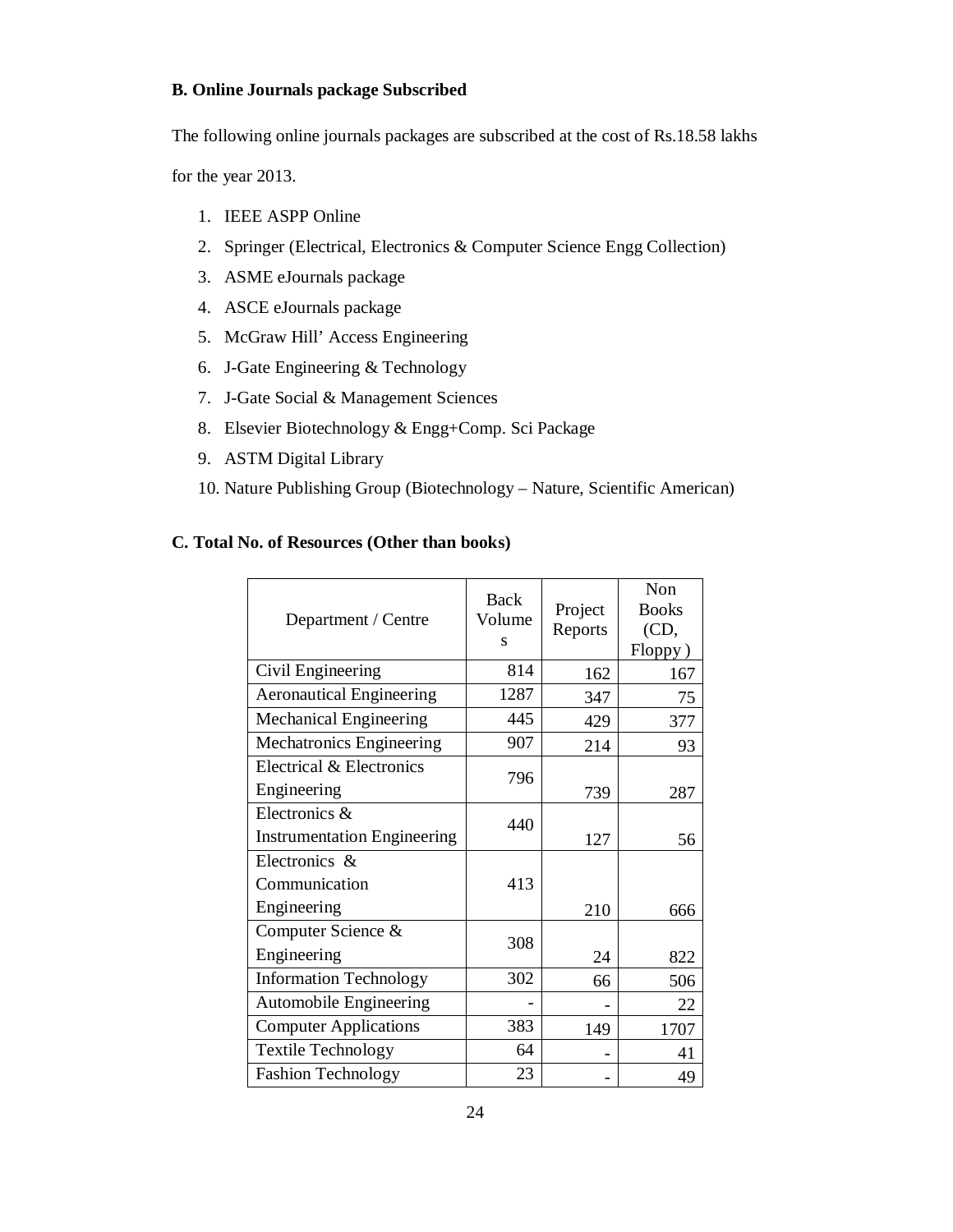| Biotechnology                  | 425  | 486  | 103  |
|--------------------------------|------|------|------|
| <b>Business Administration</b> | 761  | 691  | 419  |
| Science & Humanities           | 979  | 56   | 247  |
| General                        | 1219 |      | 363  |
| <b>Total</b>                   | 9566 | 3379 | 6000 |

## **48. Internal resource mobilization : Kindly provide the amount contributed**

|                          | Rs. Lacs |
|--------------------------|----------|
| Research                 | 58       |
| Consultancy and training | 12       |
| Student contribution     |          |
| Alumni contribution      | 10       |
| <b>Well</b> wishers      |          |

Substantial resources generated through consultancy and training by each department (list enclosed).

## **49. Infrastructure and welfare spending: Please specify the amount**

| Amount spent for infrastructure development | Listed below |
|---------------------------------------------|--------------|
| Amount spent for student welfare            | Listed below |
| Amount spent for staff welfare              | Listed below |

The management spends substantially for infrastructure development, student welfare and staff welfare (list attached).

## **COMPLETED / ONGOING AND PROPOSED RENOVATIONS**

#### **'C' Block Renovation (ECE Department) :**

Renovation work was started in September, 2011 and the work is completed. The approximate value of the project is Rs.1 Crore.

# **'C' Block Renovation (Civil Department) :**

Renovation work is completed the value of the project will be 2.5 crores.

#### **Toilet block work in Boys Hostel I and II : Each block consists of 40 toilets :**

Work was started in December, 2011 and the work is under progress. The approximate value of the project is Rs.70,00,000/-. The work will be completed in June, 2013.

## **New Hostel Block :**

We are constructing 2 hostel blocks for boys and one for girls. The work is completed and the approximate value of the project Rs.15 crores.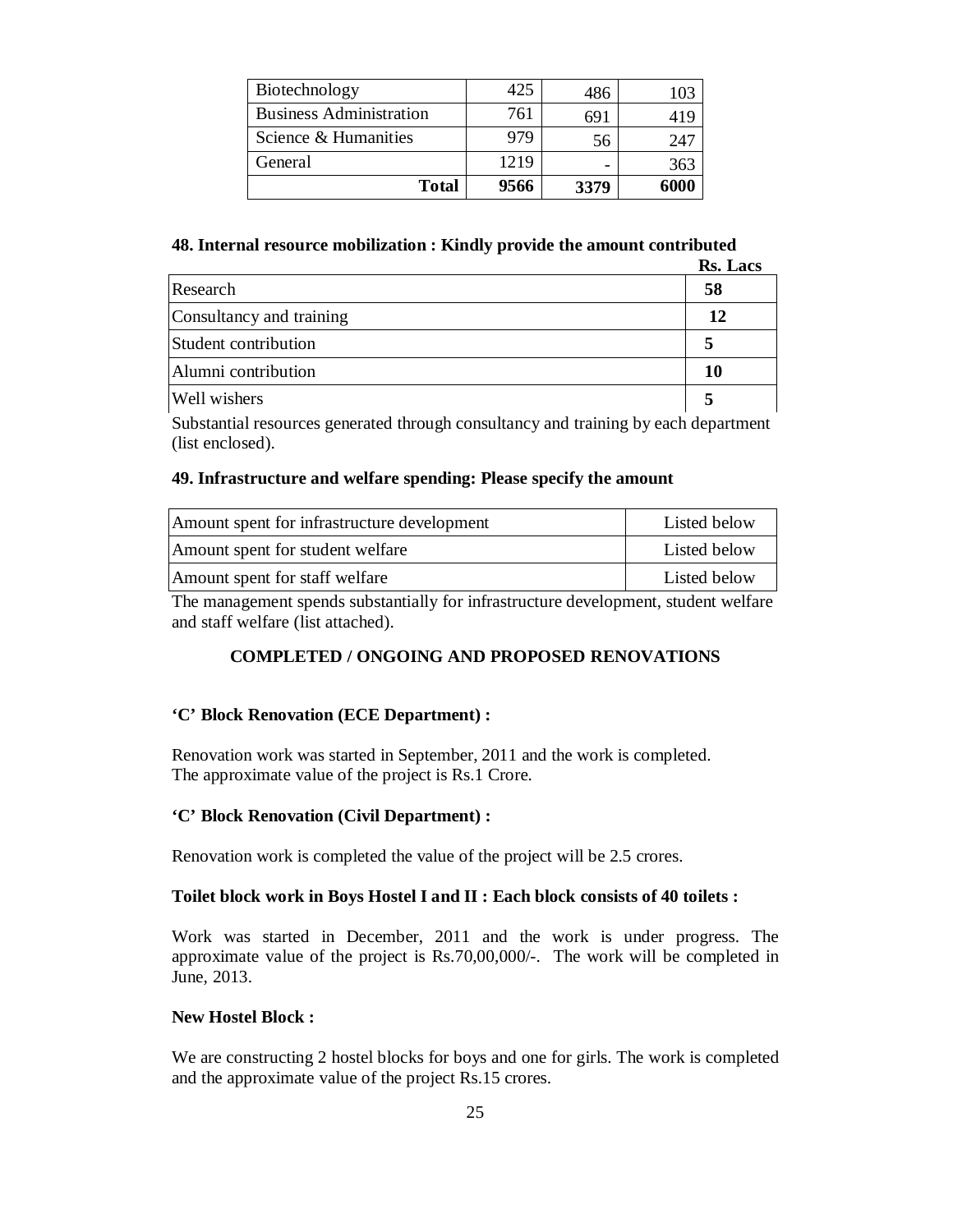# **Thiruvalluvar Hall :**

Renovation work has been done in the language lab (false ceiling, aluminium partition cabin, vinyl flooring, air-conditioning and painting).

## **Academic block (opp. to B block)**

Additional academic block is to start during 2013. The estimation of the project is Rs.5 Crores.

# **Coffee Shop and Recreation Halls in the Hostels :**

Work is in progress for one coffee shop, visitors hall and recreation hall in the boys hostel.

## **50. Is delegation of authority practiced**

Yes

# **51. Does grievance redressal cell exist?**

|          | Yes | No |
|----------|-----|----|
| Faculty  |     |    |
| Students |     |    |
| Staff    |     |    |

# **52. Grievances received from faculty and resolved ( Enter a number; 0 for nil)**

| Number of grievances received |  |
|-------------------------------|--|
| Number of grievances resolved |  |

# **53. Number of grievances received from students and resolved (Enter a number; 0 for nil)**

| Number of grievances received |  |
|-------------------------------|--|
| Number of grievances resolved |  |

# **54. Number of grievances received from other staff members and resolved (Enter a number; 0 for nil)**

| Number of grievances received |  |
|-------------------------------|--|
| Number of grievances resolved |  |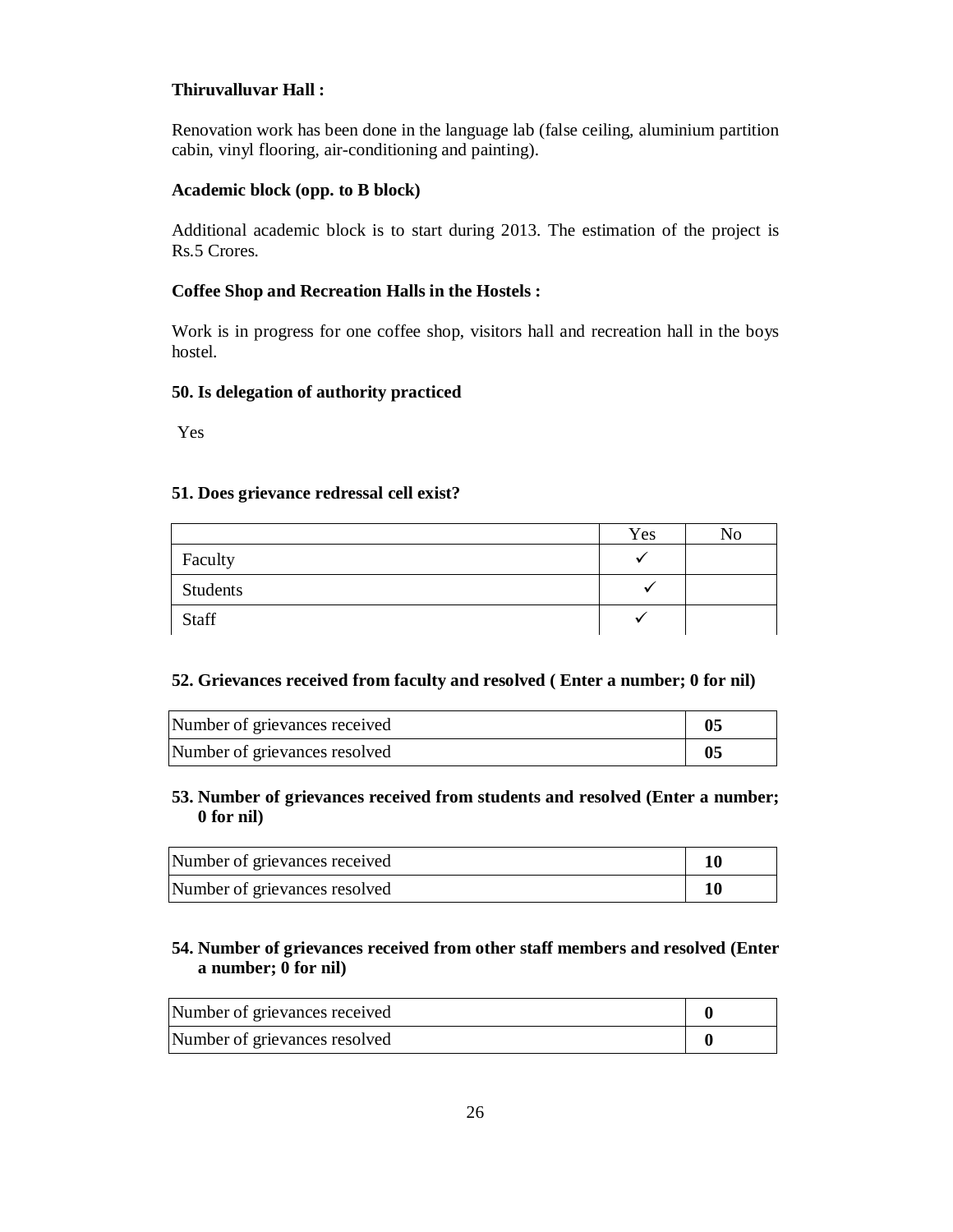## **55. Has the institution conducted any SWOT analysis during the year**

Yes, SWOT analysis conducted from time to time by the institution to identify the different component of SWOT applicable to the institution. Each department is encouraged to conduct the SWOT analysis for self evaluation and consequent corrective measures in order to upgrade quality.

### **56. . The SWOT analysis was done by internal or by external agency**

- Internally by the faculty.
- Externally by leading HR consultants.

# **57. Kindly provide three identified strengths from SWOT Analysis (in bullet format)**

- Preferred institution by students and parents due to state of the art infrastructure and excellent faculty
- Employer friendly curriculum
- Institutional acceptance among employers.

# **58. Kindly provide three identified weaknesses from the SWOT analysis (in bullet format)**

- Nation wide selection of students and faculty as suggested by peer teams.
- Need to encourage research articles and application for funded projects.
- Need to encourage research and patent development.

# **59. Kindly provide two opportunities identified from the SWOT analysis (in bullet format)**

- Need to attract overseas students
- Attracting alumni to support institutional development

# **60. Kindly provide two identified challenges/threats from SWOT analysis (in bullet format)**

- Need to strengthen MoU with corporates
- More involvement of students in outreach programmes.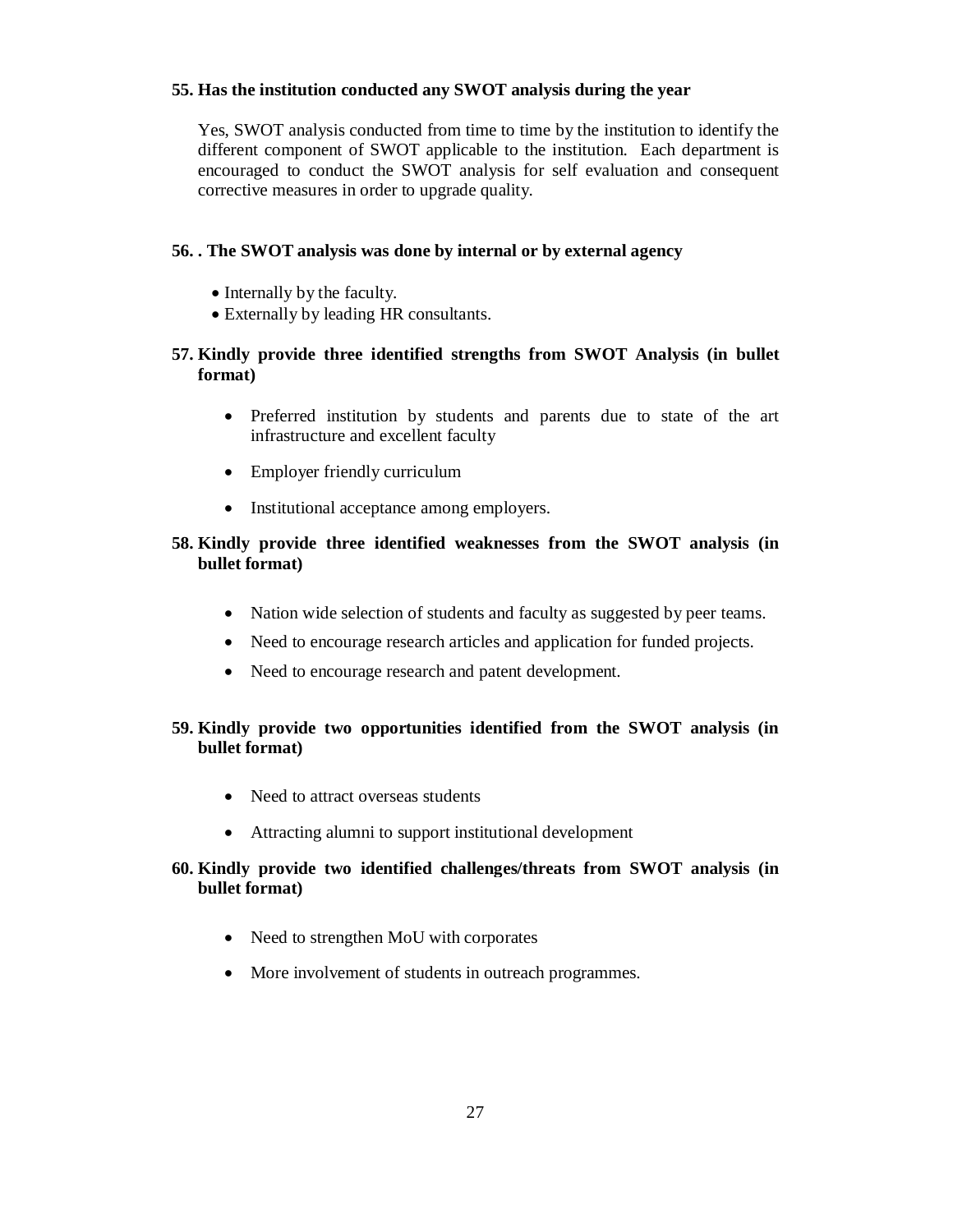**61. Identify any significant progress made by the institution towards achieving the goals and objectives during the year (list below in bullet format)**

- Technology upgradation in teaching, learning, evaluation and research.
- Pre-placement training programmes
- More investment in building, equipment, faculty and library resources.

# **62. How do you perceive the role of NAAC in the quality development of your institution (Suggestions in bullet format to be given below)**

#### The NAAC helps in quality development

- Reduction of attrition rates and turnover
- Curriculum upgradation
- On the job training for faculty
- Transparent evaluation methods
- Student evaluation of teaching effectiveness
- Modern teaching methodology
- Student support programmes
- Adopting healthy practices
- Adopting policies from benchmarked institutions
- Upgrading research and development
- Strengthening the infrastructure
- Faculty motivation
- Scientific compensation system by HR based on PADs
- Development of new teaching tools
- Centre Academic Excellence
- ISO based quality studies and follow up measures
- Campus wide systems upgradation
- Effective financial planning and management
- Find tuning management process for result oriented institutional governance
- Industry based projects for students
- Tutor ward interactions to support students in learning activities
- Alumni interaction and suggestions
- Regular academic audits
- Faculty and staff self assessment
- Preparation of lesson plans for each subject and maintenance of course file
- Developing employer interactions
- Value based education through Vivekananda Study Centre and Mahatma Gandhi Study Centre
- Student participation in Board of Studies meeting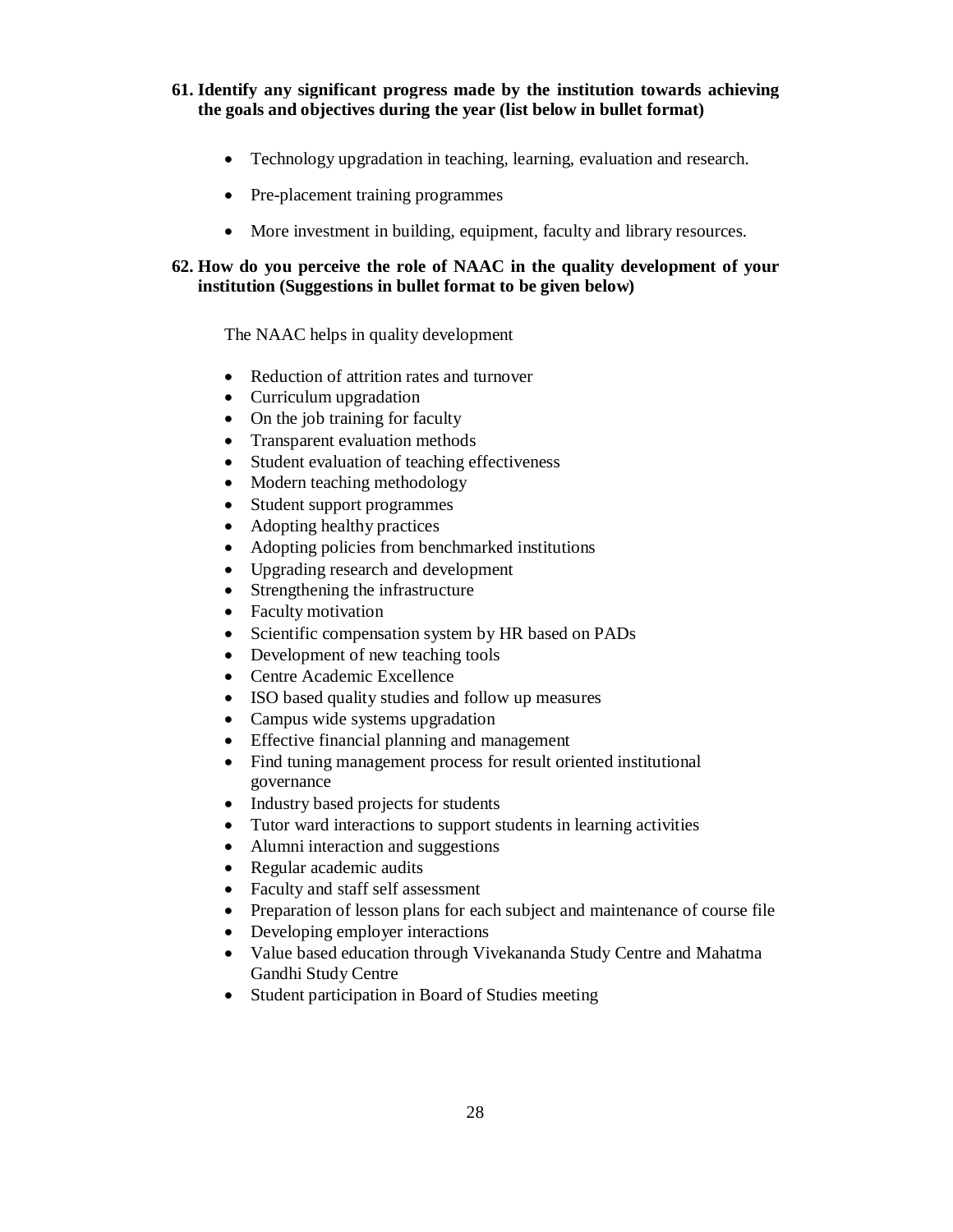#### **LOOKING AHEAD**

The vision of the management of KCT is to impart a world class education to produce quality professionals, scholars, business leaders and academicians in the fields of Science and Technology, Management and other disciplines. Based on the six priorities identified in the three year vision document, a team comprising of senior faculty from various departments, the Principal of the college and administrative staff visited several premier institutions to study their growth strategies. They suggested adoptable measures for upgraded academic and research facilities that will take the institution to greater heights. With the team's input and with management's pragmatic guidance, a fast track development strategy has been identified. This strategy covers many areas like research, academics, process and systems, student friendly growth areas through technology based instructional methods, effective library support and upgraded hostel, mess facilities and sports infrastructures in the coming years.

#### **Salient features of the proposed track ahead**

- $\triangleright$  Fine tuning and re-crafting the syllabus and curriculum in keeping with industry and employer requirements.
- $\triangleright$  Inculcating a value system and fostering global competencies among students with quest for excellence.
- $\triangleright$  Create a simulating academic environment that promotes quality in teaching, learning and research by providing better infrastructure, learning resources and evaluation methodologies.
- $\triangleright$  Collaborating with likeminded stake holders of higher education in India and abroad for research, consultancy and training.
- Encourage innovations, self evaluation, accountability and involvement among the faculty.
- Forwarding a proposal for establishment of a TBI technology grant from DST for an amount of 500 lakhs.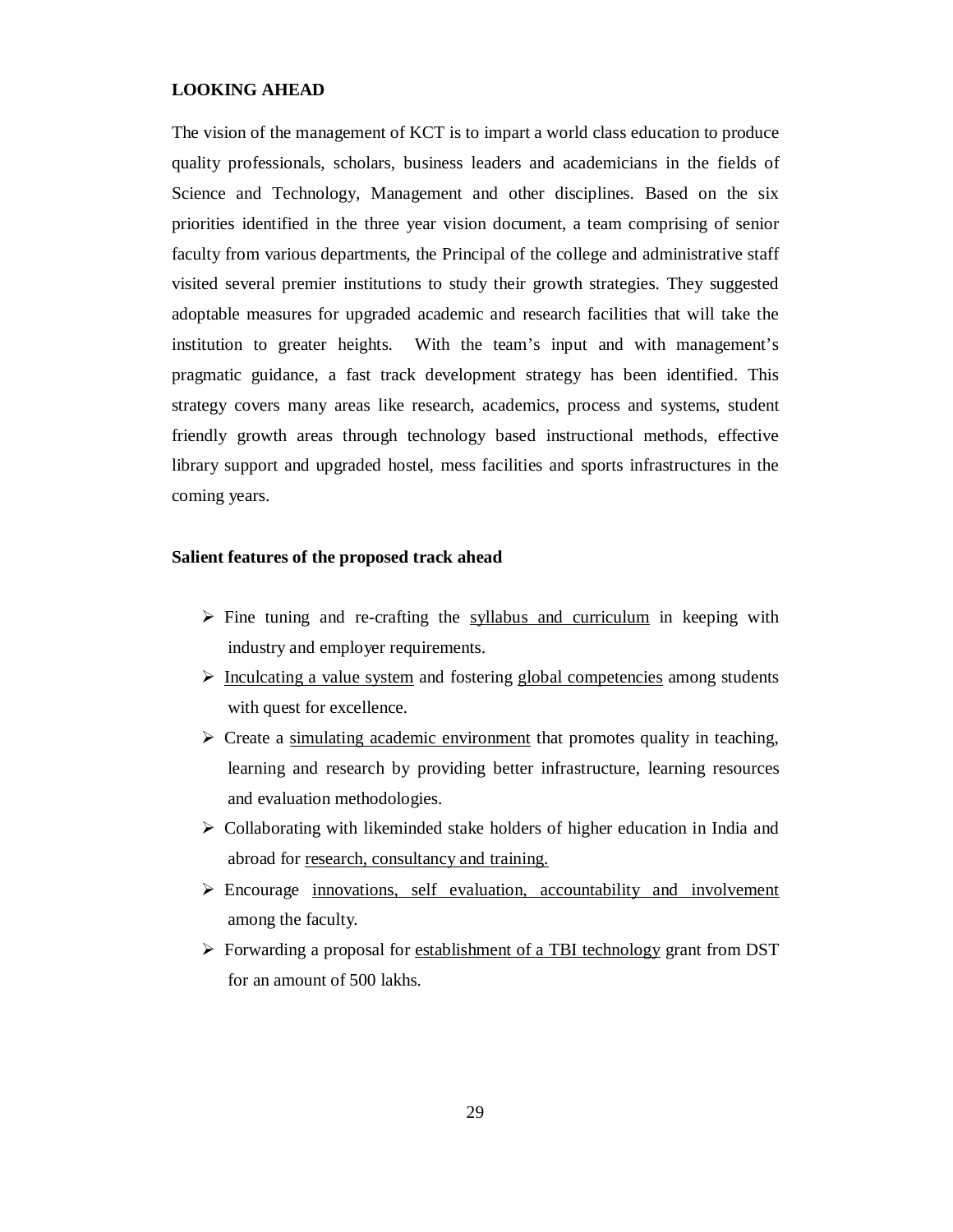- $\triangleright$  Upgrading the faculty facilities and accommodation and facilities for research and international presentations.
- Establishing a Centre for Engineering and Advanced Design as a common facility.
- Upgrading the Centre for Academic Excellence collaborating with ISO and NAAC for syllabus improvements, faculty induction programmes and introduction of efficiency measurements for faculty and staff.
- $\triangleright$  Organizing more alumni chapters and alumni meets in India and abroad for creating a alumni institute network for constant interactions.
- $\triangleright$  Introducing transparency in academic administration with frequent meetings of faculty, students and management.
- $\triangleright$  Planning the academic programmes one year ahead for smart execution.
- $\triangleright$  Redefining the role of heads of the departments and supporting executives in administration to ensure effective results.
- Total revamp of teaching, learning, research, evaluation, placement and industry academic collaborations.
- $\triangleright$  Introducing broad based budgeting process that includes new systems and processes that ensures quality in the allocation and usage of budgets.
- Introducing a new performance based  $HR$  appraisal system for all teaching and non-teaching staff to reward outstanding performance and to ensure reasonable compensation increases from time to time.
- $\triangleright$  Introduce a <u>new recruitment system and process</u> that emphasizes quality in the selection process of new candidates.
- $\triangleright$  Introducing effective quality management system considering all inputs from the Centre for Academic Excellence, ISO, NAAC, AICTE, UGC and University tracking results.
- $\triangleright$  Construction of new hostel blocks to augment student facilities.
- $\triangleright$  Construction of canteens with modern facilities and providing other student support systems.
- $\triangleright$  Planning a new guest house to accommodate guests and students during conferences as well as for parents and visitors on a payment basis.
- $\triangleright$  Upgrading parking facilities for students, faculty and visitors.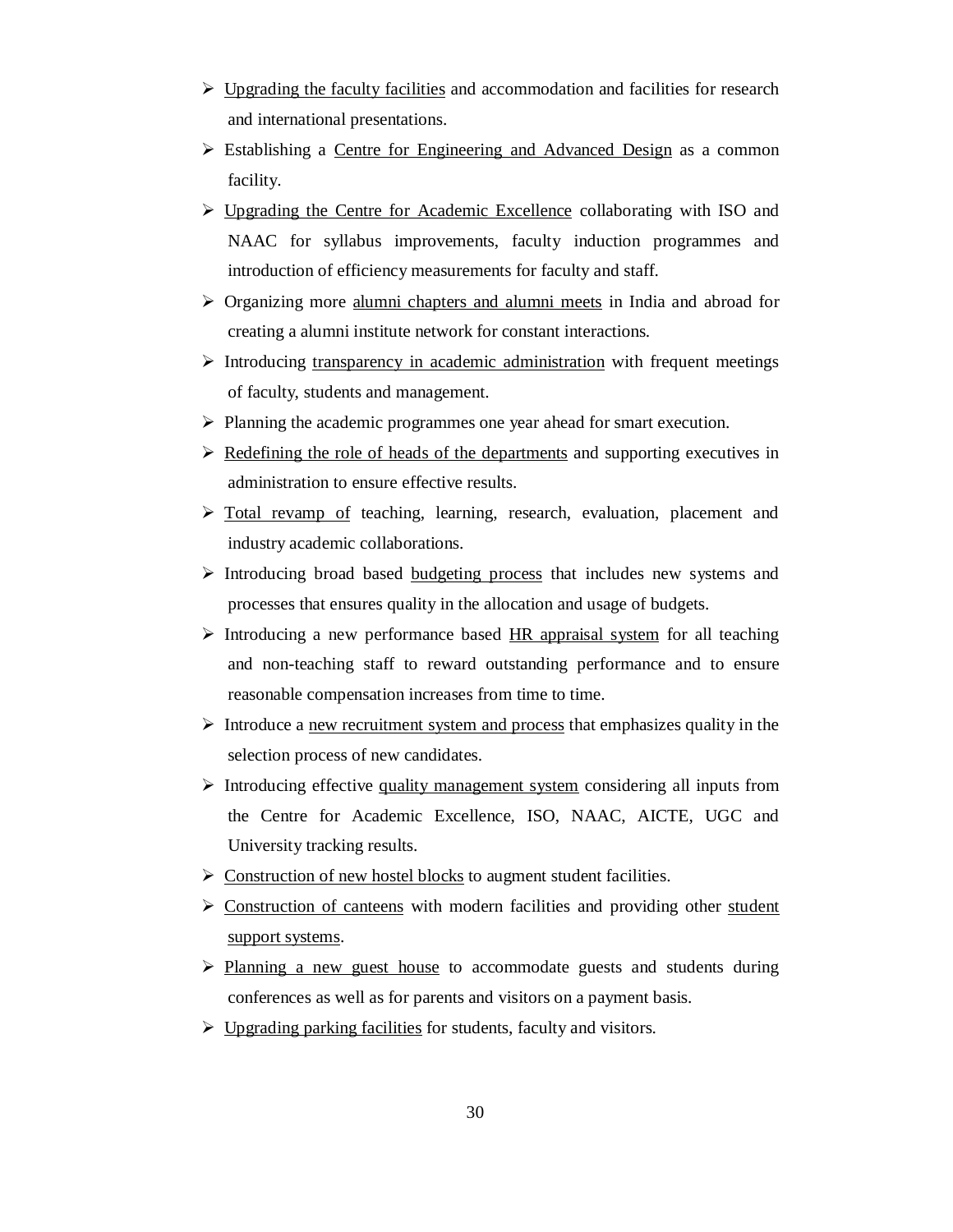- $\triangleright$  Upgrading the library using the additional space now available and providing new gadgets like Kindle to encourage the habit of reading using internet connectivity and vast resources of e-books.
- $\triangleright$  Student oriented programmes envisaged for the coming years
	- a. Traffic awareness campaigns.
	- b. Induction programme for faculty and students.
	- c. Upgrading student support system.
	- d. Pre placement training.
	- e. BEC course with the British Council Support.
	- f. Integrating human excellence, Gandhian studies and Vivekananda studies departments.
	- g. Student training programmes for the GATE courses and defense recruitment training.
	- h. Including student members in library advisory committee.
	- i. Steps for ensuring better student discipline in the campus.
	- j. Continuous evaluation by Management and Principal on the different aspects of teaching, learning, curriculum, evaluation, infrastructure, R & D and academic audit.
	- k. Developing language centre for teaching Hindi, Sanskrit and foreign languages like Korean, Japanese and French collaborating with a university or agency.

Submission of prompt Action Taken Reports ATR to be placed before the Governing Council on all the above areas every six months to ensure prompt implementation and evaluation.

## **NAAC QUALITY INITIATIVES**

The core values of KCT focus with a commitment to be excellence driven. The policy to provide quality education is expressed in our mission and vision statement. The college has become a dependable nurturing ground for the individual's holistic development to make effective contribution to society in a dynamic environment. The University Grants Commission recognized the fine academic standards of the college in the areas of curriculum, instructional methods, evaluation systems, research and development by awarding the NAAC accreditation in 2009 for a period of five years. Following the guidelines of NAAC, the Internal Quality Assurance Cell was established in 2009 to initiate, monitor, evaluate and report on relevant measures to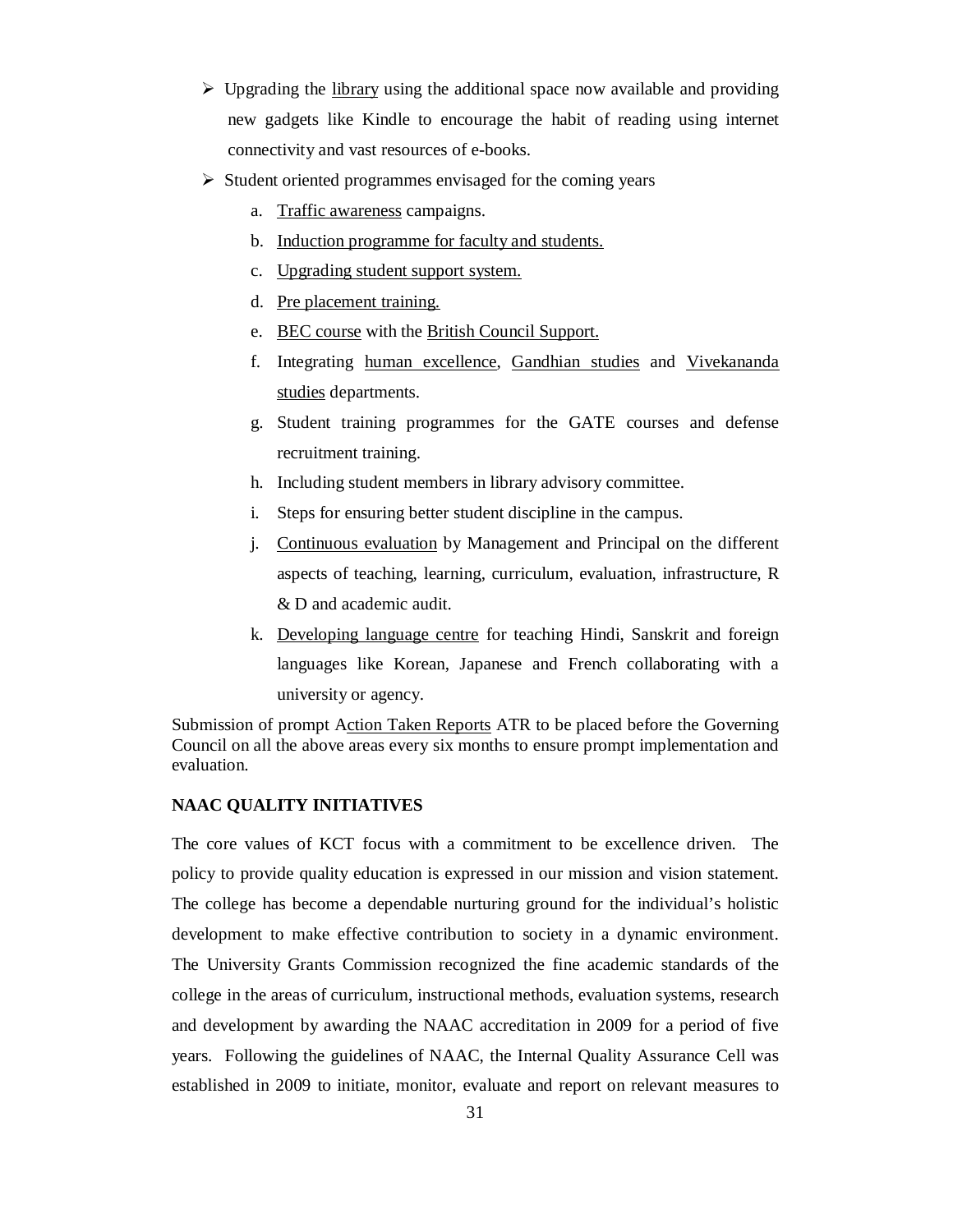upgrade the quality of teaching, learning, evaluation and research initiatives in the campus. The ISO cell takes care of the periodical quality audit on systems and procedures and suggests remedial measures wherever necessary. The Centre for Academic Excellence has been created to conduct faculty development programmes. The internal quality assurance cell, the centre for academic excellence and the ISO collectively take care of continually upgrading the texture of quality in the campus, in keeping with the vision and mission of the management crafted on the basis of inputs from stakeholders. Under the guidance of our Co-Chairman Dr.B.K.Krishnaraj Vanavarayar the institution has evolved six priorities for action based futuristic development of the institution. The six priorities are :

- 1. Academic Leadership
- 2. Faculty Development
- 3. Research and Development
- 4. Enhancing Employability
- 5. Value Systems and Social Responsibility
- 6. Institutional Growth and Development

Teams of teachers were sent to 14 benchmarked institutions. A three year vision document for all the six parameters were evolved after fine tuning the mission document and this has been put in operation.

The composition of IQAC - NAAC unit of the college reconstituted according to guidelines of the National Assessment and Accreditation Council, Bangalore on 25.2.2010 is given below. The present NAAC unit of KCT consists of the following members.

- 1. Dr.B.K.Krishnaraj Vanavarayar, Chairman (Management)
- 2. Shri.Shankar Vanavarayar, Joint Correspondent (Management)
- 3. Dr.R.S.Kumar, Principal (Administration)
- 4. Sri.N.Srinivasan, Executive Officer (Finance)
- 5. Shri.Balasubramanian (Engineer)
- 6. Dr.S.Bhaskar (Academics)
- 7. Dr.S.Gopal (Academics)
- 8. Dr.Muthukumaran (Academics ISO)
- 9. Dr.A.Vasuki (Academics)
- 10. Prof.M.Prasad Kumar (Secretary, NAAC-IQAC)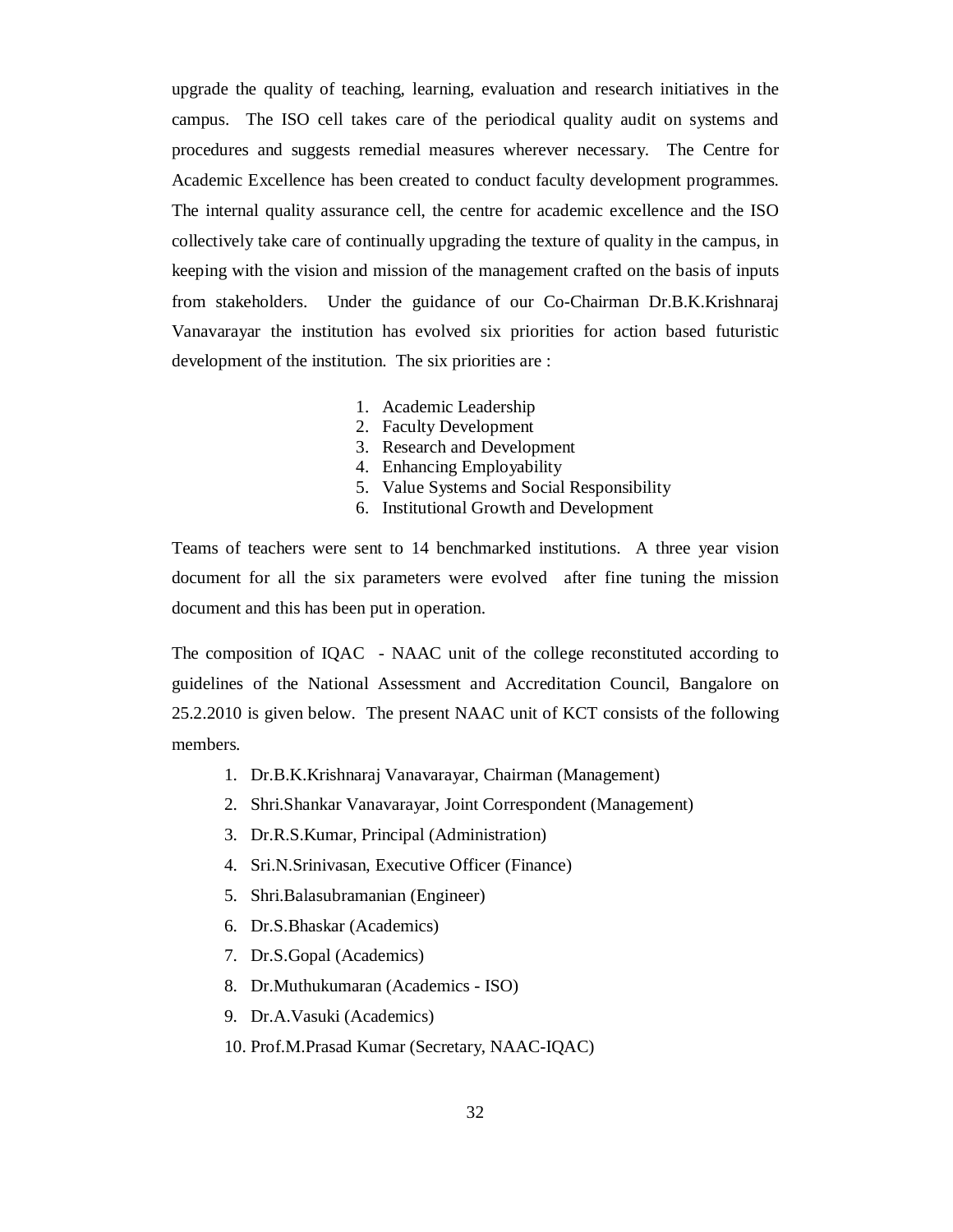The IQAC evaluates the campus activities against the specified parameters and constantly makes comparison of KCT best practices with those of the prominent institutions in the country. The management conducts frequent core committee meetings with the members of the managing committee and the Principal to take care of development requirements of the campus in keeping with the vision and mission of the college. On the basis of the accreditation reports of NAAC, NBA, AICTE and Anna University, several quality improvement measures and infrastructure upgradation programmes have been initiated on a campus wide development programme.

#### **Visit to VIT University, Vellore**

Under direction from our Co-Chairman and invitation from Dr.G.Viswanathan, Vice Chancellor of VIT two visits were arranged. The team consisted the following :

- 1. Dr.R.S.Kumar, Principal
- 2. Shri.N.Srinivasan, Executive Officer
- 3. Prof.S.Baskaran, Associate Professor of Mechanical Engg.
- 4. Prof.M.Prasad Kumar, Professor Administration

The purpose of the visit

- 1. To study the initiatives taken by VIT in areas of faculty development through its academic staff college.
- 2. To collect information on creative initiatives of VIT University in examination systems and examination reforms.
- 3. To study the hostel facilities and the hostel, mess charges.
- 4. Innovative teacher awards and student awards.
- 5. Methods of upgrading instructional methods and evaluation systems.

The team had detailed discussions with Dr.V.Raju, Vice Chancellor and Dr.P.Ramesh Babu, Deputy Controller of Examinations. A detailed report and action plan were submitted by the Principal to the Management.